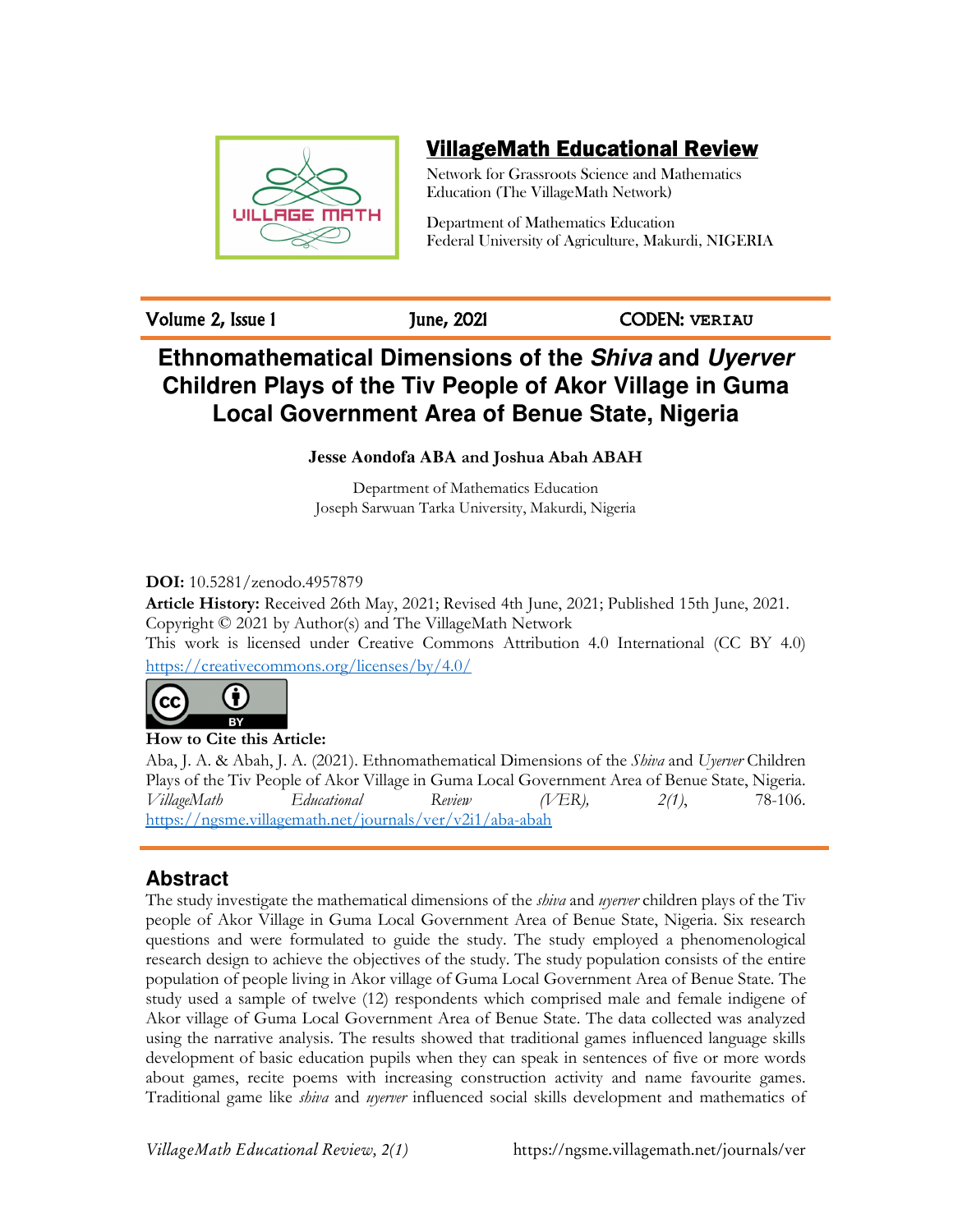pupils through their ability to tell stories, report experience, sing and dramatize and logically scale through the conditions of the game to emerge as winners. The study recommended that pupils should be encouraged to play with traditional games like *shiva* and *uyerver* in their environment since through their interaction with these games, they achieve all-round development more so academic excellence. Therefore teachers should find the need to conserve resources and not flood the school arena with wanton toys that may not have any cognitive relevance.

**Keywords:** Ethnomathematics, Traditional Games, *Shiva*, *Uyerver*, Akor Guma, Mathematics Education, Tiv

## **Introduction**

Mathematics is one subject that can prepare the students to face 21st century challenges. Learning and innovation skills to prepare students to face complex life and work environments in today's world consist of creativity and innovation, critical thinking and problem solving, communication, and collaboration (Partnership for 21st century learning, 2007). In addition, mathematics learning process in elementary school is an important phase for children in understanding the concept of mathematics.

 Mathematics is a science of magnitude and number as well as the science that sustains the daily practices of man. It is one core science subject that acts as pivot on which national development and wealth of any nation is created. Competency in mathematics learning is vital and indispensable to every individual's meaningful and productive life. Mathematics learning is very important in enhancement and sustainability of human existence because mathematics is all about finding solutions to human problems and physical challenges. All these are indications that mathematics is useful in domestic and business deals, scientific discoveries, technological breakthrough, problem-solving and decision making in different situations in life (Usman & Nwoye, 2010; Unodiaku, 2011; and National Council of Teachers of Mathematics, NCTM, 2013). It may be due to these vital usefulness of mathematics that Nigeria government made the study of mathematics compulsory at all level of basic education in Nigeria by National Policy on Education (2004) provision.

 In the elementary education level, children are expected to build the foundations of mathematical concepts. The teacher should be able to design mathematics learning process based on the characteristic of elementary school students. According to Ollerton (2010), teaching is more than just finding ways to transfer the knowledge, teaching is about organizing learning so that students can be confident to try the new ideas, find the relationships and the opportunities to do the creative and analytical action, develop the generality, and take the initiative.

 In Nigeria, it is not uncommon to hear many students at all levels of the Basic Education system commenting that they have always found mathematics a difficult subject to understand. Depending on the type of cultural background that one comes from, and how well one attaches to mathematics as a formal school subject, there will surely be a variety of responses to this comment given by different individuals. Some would ignore it, probably regarding it as one of the day to day complaints about the experiences children go through. However, for those who seriously call themselves mathematics educators, such a comment constitutes a challenge to their professional competence (Matang, 2002).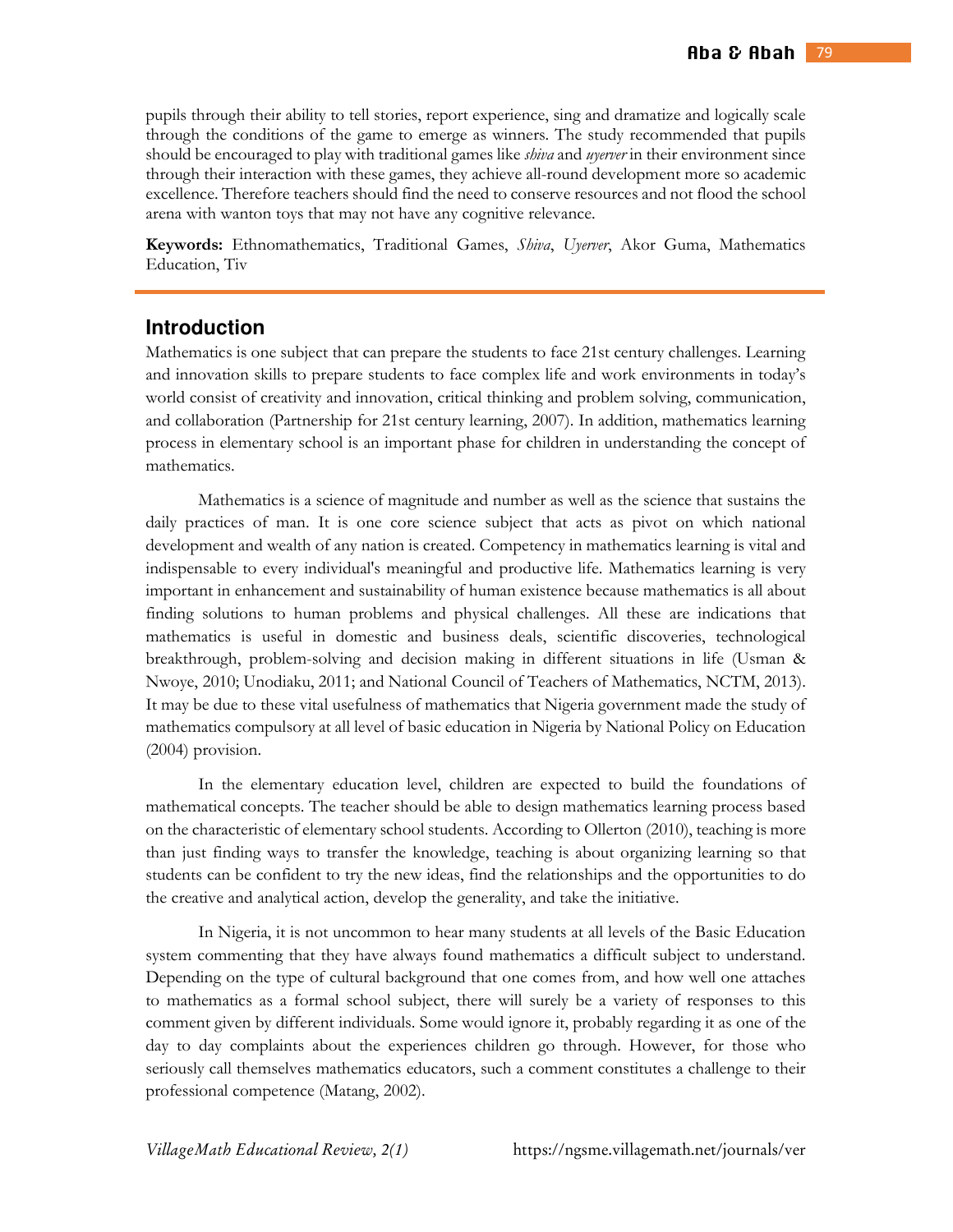Recent trend in teaching and learning of mathematics worldwide demands conceptual change approach as against the traditional didactic method, which promotes rote learning of mathematics. Educational reforms in mathematics teaching at both pre-secondary and secondary school levels in Nigeria follows from philosophers in science like Robert Sternberg (2013) who advocated for replacement of traditional cumulative view of scientific knowledge with an experiential change view such as the use of ethno-mathematics (Sternberg, 2013).

 NCTM (2013) defined ethnomathematics as the study of the relationship between mathematics and culture or the mathematics which is practiced among identifiable cultural groups. It is the investigation of the traditions, practices and mathematical concepts of subordinated social groups. Ethno-mathematics is the study of mathematics which takes into consideration the culture in which mathematics is embedded. Mathematical concepts and ideas found in the Shiva and *Uyerver* children play of the Tiv people of Akor village in Guma Local Government Area of Benue State, Nigeria are more prominent in their occupations and crafts, particularly in their social activities, mode of measurements and counting system. It is the mathematics concepts and ideas embedded in these cultural games of the people that this study intends to investigate along with its mathematical dimension and influence on mathematics teaching and learning at the Basic Education level in Guma Local Government Area of Benue State.

 The mathematical dimension of this game will be imperative and this can be used both to increase the social awareness of students and offer alternative methods of approaching conventional teaching and learning of mathematics in schools (Gerdes, 2001); and the best of alternative approaches should come or be given through practical activities using concrete materials (NCTM, 2013), such as ethno-mathematics materials.

 The *Shiva* game of the Tiv people of Akor village in Guma Local Government Area of Benue State take the form of the popular chess game with slight differences. Unlike the chess, the game is played on the ground using dried sticks which represents the piece. The pieces are six (6) in numbers and are often arranged in similar pattern on both sides. Unlike the chess game, the *shiva* has two major characters, the rooks and the queen with the queen carrying its distinctive colour code. The rooks are what the regular player usually referred to as "*azinga*" while the queen are considered as the most powerful of them all and is called "*tor*-*azinga*". *Azinga* always move forward and diagonal while the 'tor-azinga'' with a distinctive matching colour can move forward, diagonal and backward. The *'azinga'* cannot jump over other *azinga*, whereas the 'tor-azinga can jump over other piece. It can even move to take the place of an opponent *azinga* which is then captured. The 'tor-*azinga'* occasionally placed in positions where they can capture the opponent's *azinga* (by landing on their square and then replacing them), defend their own piece in case of capture, or control important squares in the game.

The *tor-azinga* can move in any one straight direction; forward, backward, sideways, or diagonally as far as possible as long as she does not move through any of her own team. And, like the *azinga*, if the *tor-azinga* captures an opponent's *azinga* her move is over. Another unique feature of the *azinga* is that they only move forward and diagonal but never backward. The most basic way to evaluate one's position is to count the total value of *'azingas'* on both sides. The point values used in *shiva* are usually in one point for the *azinga* while the *'tor-azinga'* makes two points at each strike. In *shiva* game, the first mover is always determined by a toss of a coin. The game winner is often determine as the player with the highest points. There are several ways to end a game of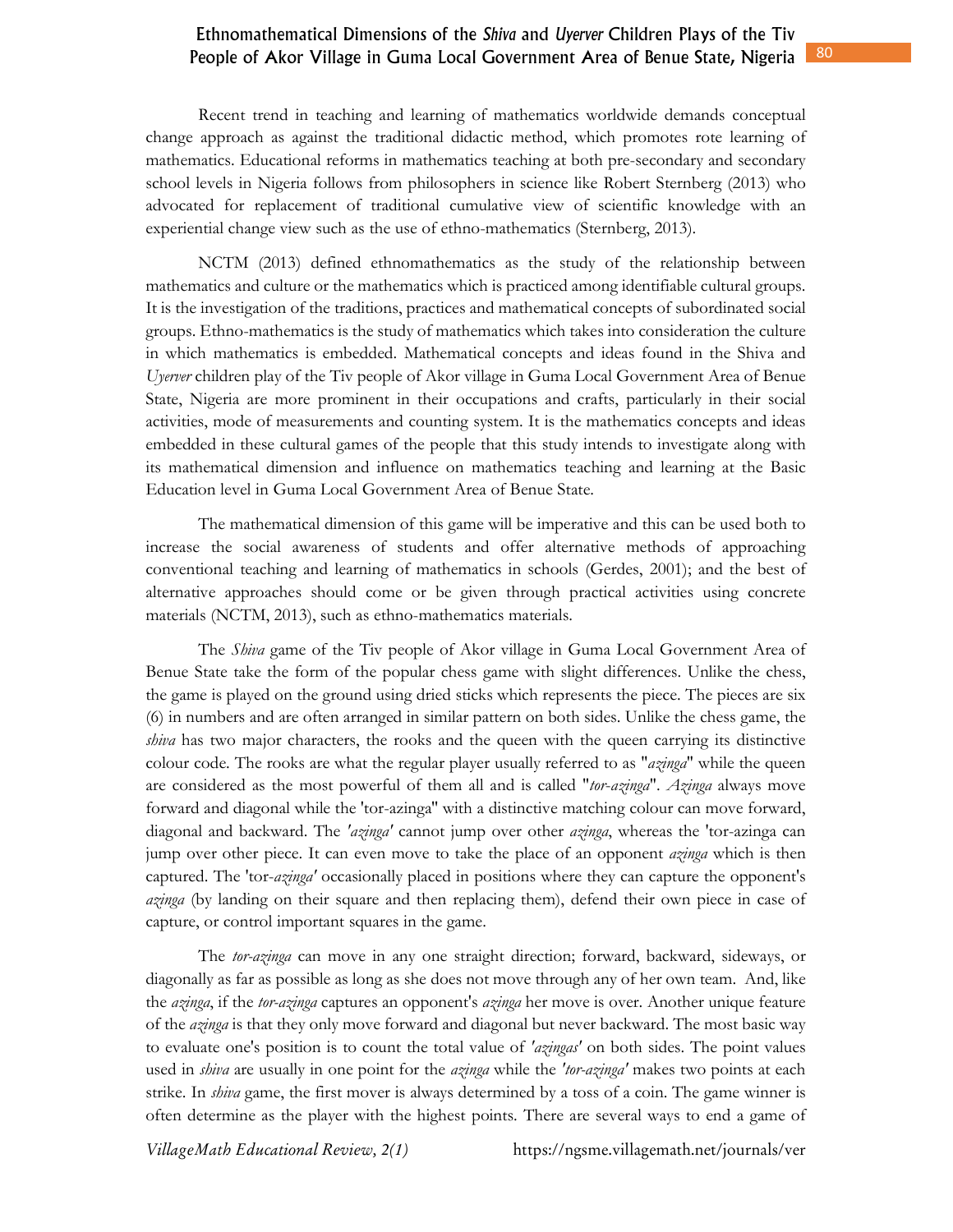*shiva*: it is either by checkmate, with a draw, by resignation or by forfeit on time. The *shiva* game of the Tiv people of Akor village in Guma Local Government Area of Benue State develops counting and knowledge of multiples of chosen numbers.

 In the teaching of mathematics, this problems belongs to the recreational mathematics. The most known problems of this kind are connected to graph theory and combinatorics. The application of this game in the teaching of Mathematics occur when students a given the chance to practice solving basic Mathematics problems like in geometrical calculations as earlier mentioned. This also gives teachers the opportunity to observe the students' performance in mental calculations, helping to determine areas where students may be having difficulties. In mathematics, graph theory is the study of graphs, which are mathematical structures used to model pair-wise relations between objects. A graph in this context is made up of vertices (also called nodes or point) which are connected by edges (also called links or lines). A distinction is made between undirected graphs, where edges link two vertices symmetrically, and directed graphs, where edges link two vertices asymmetrically. The game of *shiva* has many other mathematical applications such as the concepts of problem solving and logic. It is a game of strategy that develops memory and concentration. It involves a lot of problem solving skills because your mind must constantly be scanning the board and piecing together possible solutions.

 On the other hand, the *uyerver* game of the Tiv people of Akor village in Guma Local Government Area of Benue State looks like the popular hide-and-seek game of children, game in which one player closes his or her eyes for a brief period (often counting to 100) while the other players hide. The term *'uyerver'* literally mean run and hide. The game is best played by ten to 20 number of children. The seeker then opens his eyes and tries to find the hiders; the first person found is the next seeker, and the last is the winner of the round. In one of many forms of the game, the hiders try to run back to "home base" while the seeker is away looking for them; if all of the hiders return safely, the seeker repeats as seeker in the next round. The seeker is usually required to count to either 50 or 100 while the others go and hide. The play instrument is the children themselves of the age of four years upwards. The *uyerver* game can be played indoor or outdoor

 The *uyerver* game is played differently in various regions; sometimes the seeker may be helped by those he finds. Alternatively, only one child hides and is sought by all the rest, as in sardines, where the hider is joined by seekers surreptitiously as they find him (the name of the game coming from the crowded condition of the hiding place). Hide-and-seek appears to be equivalent to the game *apodidraskinda*, described by the 2nd-century Greek writer Julius *Pollux*. In modern Greece hide-and-seek is called *kryfto* (Encyclopaedia Britannica, 2014).

 The game is played throughout the world. In Spain the game is called *el*escondite, in France *jeudecache*-*cache*, in Israel *machboim*, in South Korea *sumbaggoggil*, and, in Romania *de-av-atiascunselea*. Hide-and-seek is known throughout South and Central America under such names as *tuja* (Bolivia), escondidas (Ecuador and Chile), and cucumbè (Honduras and El Salvador).

 Similarly, there are many variants on the *uyerver* game. For instance, the Igbo children in Nigeria play *oro*, a combination of hide-and-seek and tag in which the seeker stands in the centre of a large circle that has been drawn in the sand and tells other players to hide. The seeker then steps out of the circle, finds, and then chases the other children, who must run into the circle to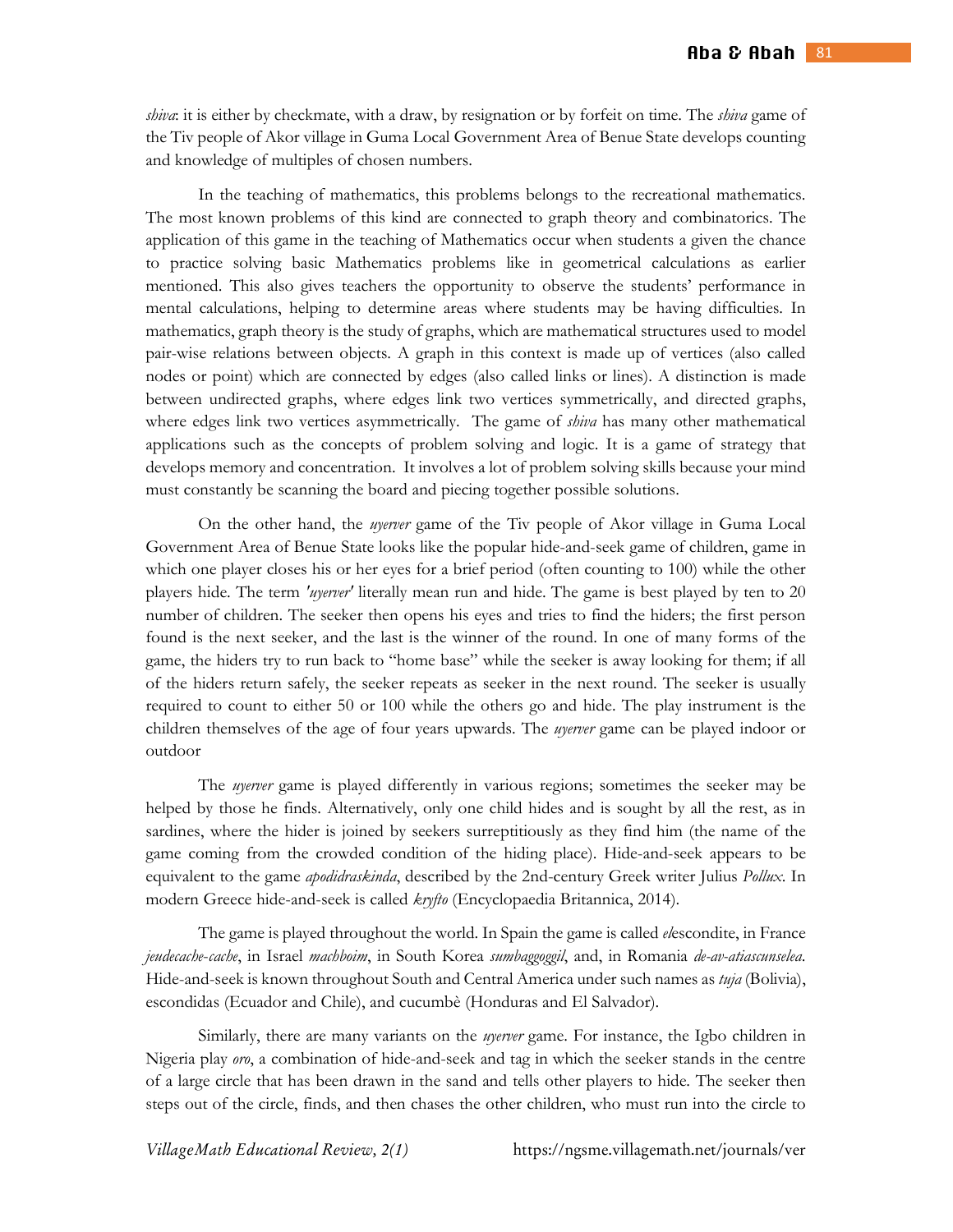be safe. The child touched before reaching the circle must be the next seeker. The *uyerver* game create anticipation and creative thinking and using these to help solve mathematical problems. It helps develops ability to identify numbers and follow instructions carefully. The concept of this game helps to develop ability to trace numbers and direction of line either diagonal, horizontal or vertical.

Considering the mathematical significance of these children plays, this study seek to explore their mathematical dimensions along with their potential to improve the teaching and learning of mathematics in Basic Education. The study also inquires into the cultural experience of the Tiv People of Akor village of Guma Local Government Area of Benue State, Nigeria with the *shiva* and *uyerver* indigenous games.

## **Statement of the problem**

Students, parents, educators, government and all stakeholders are worried by persistent poor achievement of students in mathematics. Evidence shows that this condition is deplorably high, to the point that Nigeria students start competing for the last position instead of first in mathematics in Senior School Certificate Examination among the eleven English-speaking West African Countries. Also there is evidence to lend support to the fact that this poor achievement and retention is as a result of non-utilization of appropriate teaching approaches in the subject. One wonders why all the methods used so far are not capable of reversing this ugly trend. It is however noted in previous researches that the use of games and cultural approach mostly referred to as ethno-mathematics has not been adequately tried out in Nigeria, particularly with the view to see if it could reverse this poor achievement.

 In addition to the view of change in mathematics students' academic performance, the incorporation of the mathematical dimension of cultural practices, games and activities of different tribes may henceforth be implemented in the school curriculum by curriculum planners for teaching and learning. There are also conflicting believes whether Basic school mathematics teachers have the necessary competencies in designing and using mathematical dimensions of indigenous games in the teaching of mathematics at the Basic Education. Therefore, the problem of this study is to provide empirical evidence of the mathematical dimension of the *shiva* and *uyerver* of the Tiv people of Akor village in Guma Local Government Area of Benue State, Nigeria as well as investigate the potential of the game to improve the academic performance of mathematics students in Basic schools in the study area.

## **Literature Review**

#### **Vygostsky's Socio-Cultural Cognitive Theory (Vygotstsky 1986)**

Lev Vygotsky, a Russian psychologist, developed a theory of cognitive development known as the Socio-cultural theory of cognitive development in the early twentieth century. The main assertion of the Vygotsky theory is that the cognitive development of children is advanced through social interaction with other people, particularly those who are more skilled. In other words, Vygotsky believed that social learning comes before cognitive development, and that children construct knowledge actively.

 Vygotsky is most recognized for his concept of Zone of Proximal Development (ZPD) pertaining to the learning process of children. According to the Vygotsky theory, children who are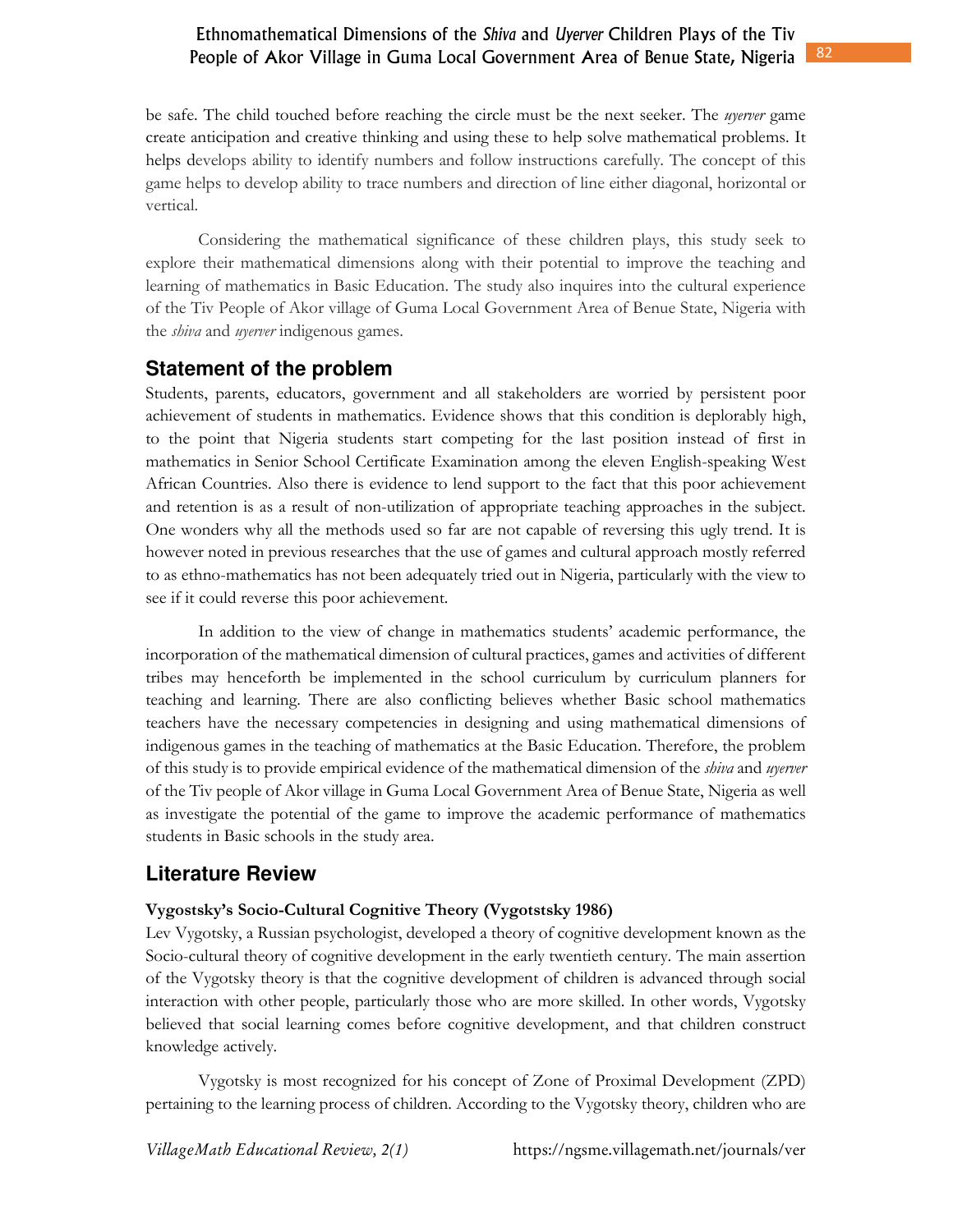in the zone of proximal development for a particular task can almost perform the task independently, but not quite there yet. They need some help in order to perform the task successfully.

For example, a five-year-old child knows how to ride a tricycle. However, she can't ride a bicycle (with two wheels) without his grandfather holding onto the back of her bike. With his grandfather's help, this little girl learns to balance her bike. With some more practice, she can ride the bike on her own. As children are given instructions or shown how to perform certain tasks, they organize the new information received in their existing mental schemas. They use this information as guides on how to perform these tasks and eventually learn to perform them independently According to Vygotsky's theory of cognitive development, children learn through social interaction that include collaborative and cooperative dialogue with someone who is more skilled in tasks they're trying to learn. Vygotsky called these people with higher skill level the More Knowledgeable Other (MKO). They could be teachers, parents, tutors and even peers.

 Vygotsky's theory is a social-cultural cognitive theory that emphasizes how culture and social interaction guide cognitive development as inseparable from social and cultural activities. He views knowledge in this theory as being constructed through interaction with other people and objects in the culture such as play objects and books. Vygostsky's theory is significant to ethnomathematical intervention because it focuses on the process in which a person's attitude and behaviors change to conform with those regarding his environment. In this respect, the indigenous games of the Tiv people of Akor village emanates directly from their social and cultural environments. Through this approach, researchers are able to examine how the different systems (e.g., microsystem, mesosystem, exosystem, and macrosystem) affect development (Berenbaum, *et al*., 2008). The microsystem refers to the relationship between the individual and the settings in which the individual interacts (e.g., home, school, work, place of worship, game, toys etc.). The mesosystem is the intermingling of the settings in which individuals participate.

#### **Intrinsic and Extrinsic Motivation Theory (Wlodkowski, 2011)**

Beck (2008) maintains that with regard to influence of game on motivation to learn, one can distinguish between intrinsic and extrinsic motivation. Intrinsic motivation theory is an internal energy called forth by circumstances that connect with that which is culturally significant to the person. It relates to those things that are near and dear to people because of values, beliefs or circumstances. Wlodkowski (2011) postulates that some students is dominated by extrinsic factors or external rewards which tend to keep learners more dependent on the instructor and in need of further help. He further states that game based motivation is important for education for the following reasons:

- i. A motivated learner will surpass an unmotivated learner in performance and outcomes.
- ii. Basically, when there is no motivation to learn, there is no learning.
- iii. Instruction with motivated learners can be joyful and exciting.
- iv. Learners who leave an educational environment feeling motivated are more likely to have a future interest in what they learned and are more likely to use what they have learned.
- v. One of the most commonly measured indicators of the impact of games is persistence, and when this exists, people work longer and with more intensity.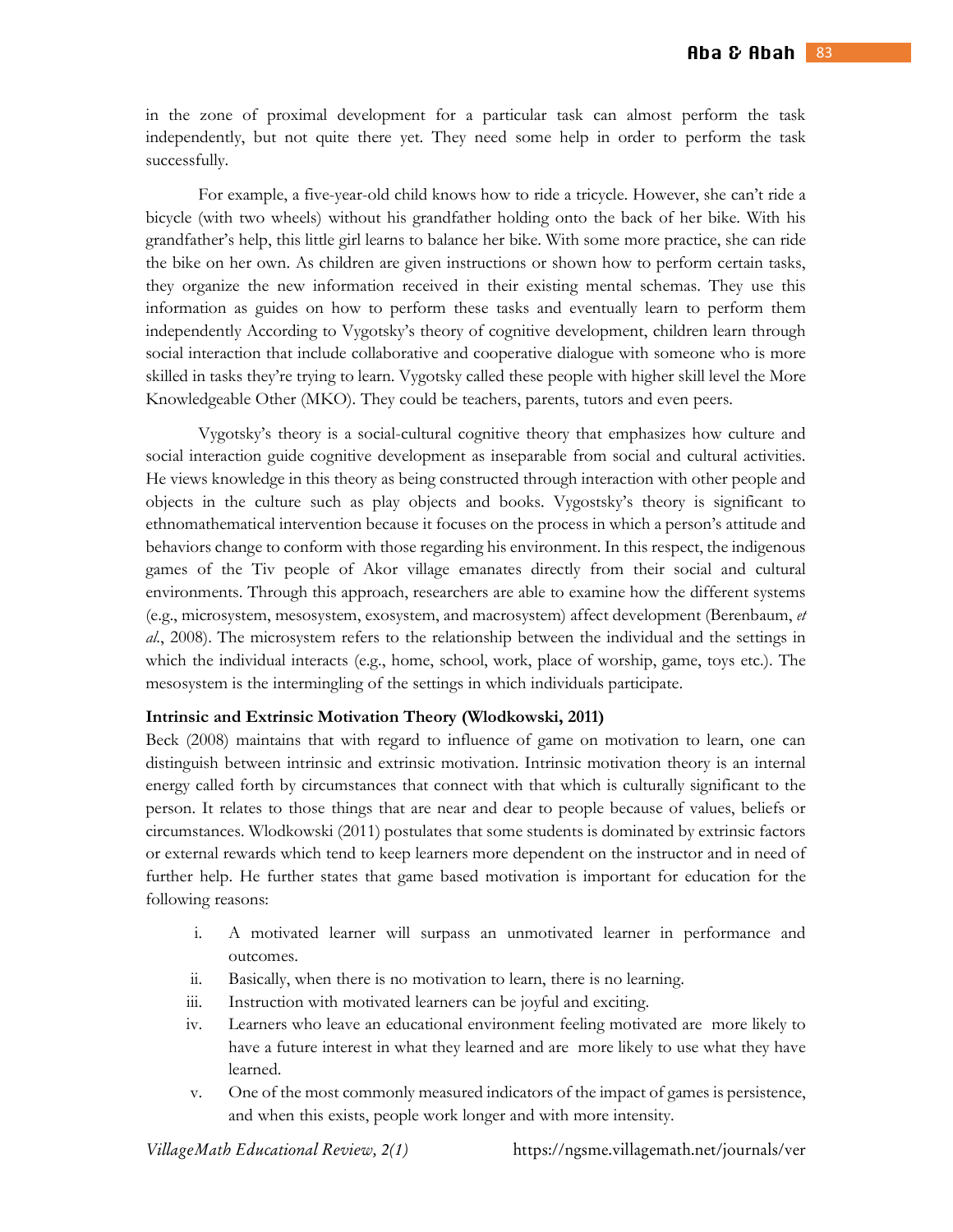In this games of *shiva* and *uyerver*, the nature and pattern of the play promote and motivate players to stay tuned and persistent in ensuring he or she win the game at the end. *Shiva* game and *uyerver* game has one similar motivation strategies as seen when players calculate logically the approach that best promote him/her winning the game. This scenario promote motivation among the entire participants of the game.

#### **Ethnomathematics**

Ethnomathematics was originally developed as a means to express mathematics that were practiced outside the perimeter of scholarly settings: the mathematics found in primitive culture. As studies in the area expanded as it relates to education, culture, and politics, evolving ideas produced a broader view of ethnomathematics. Hence, there is no simple definition of the term, but collective perspectives from many writers on the subject provide an adequate understanding of its scope and purpose (Weldeana, 2016).

 Generally speaking, ethnomathematics expresses the relationship between mathematics and culture (D'Ambrosio, 2001). Culture transcends boundaries and includes "arts, history, languages, literature, medicine, music, philosophy, religion, and science" (D'Ambrosio & D'Ambrosio, 2013). Ethnomathematics, therefore acknowledge mathematical practices within these expressions of culture, which collectively and uniquely form cultural groups such as "urban or rural communities, working groups, professional grade, students in groups, indigenous peoples, and other specific groups" (Haryanto *et al*., 2017).

 Although we live in a society that is dominated by math-based technology, most people typically only think about 'school math' when they think about mathematics. Quite early in their schooling, most students learn to hate math or believe that they cannot "do" math, as it is defined by the traditional academic approach (Mukhopadhay, Greer & Roth, 2012). In fact, Wolfram (2010) suggests that the future technology-based math should probably not even be called "math" due to its negative connotations and the potential changes to the curricula and pedagogy. Instead of instilling fear and loathing, mathematics education should foster a greater understanding of how mathematics is applied in our increasingly technologically driven world. School math needs to expand its parameters and become more inclusive of the mathematics found in the world that the students inhabit. One way to do this is to include aspects of ethnomathematics*,* culturally-based mathematics, in order to help students develop a greater interest in mathematics. As their interest in mathematics grows, students will be in a better position to see that mathematics extends beyond the classroom, that it has real importance in the 'real' world.

 As Presmeg (2000) points out, there are a number of critical questions that arise from the initial question of what exactly is ethnomathematics? Is it solely the mathematical ideas from traditional societies? In essence, ethnomathematics shifts mathematics from strictly the domain of schools and universities, and places it within the world of people, their cultures, and everyday activities (Pais, 2010).

#### **The Akor People in Guma Local Government Area of Benue State, Nigeria**

The history of the Tiv people of Akor village cannot be traced back as they were in existence for decades before Benue State was created. The market, Akor, as the name implies is named, managed and controlled by Mbakyabe clan of Nzorov Council Ward in Guma Local Government Area of Benue State, Nigeria. Mbakyose Tiv people of Akor village are bordered in the north by Nasarawa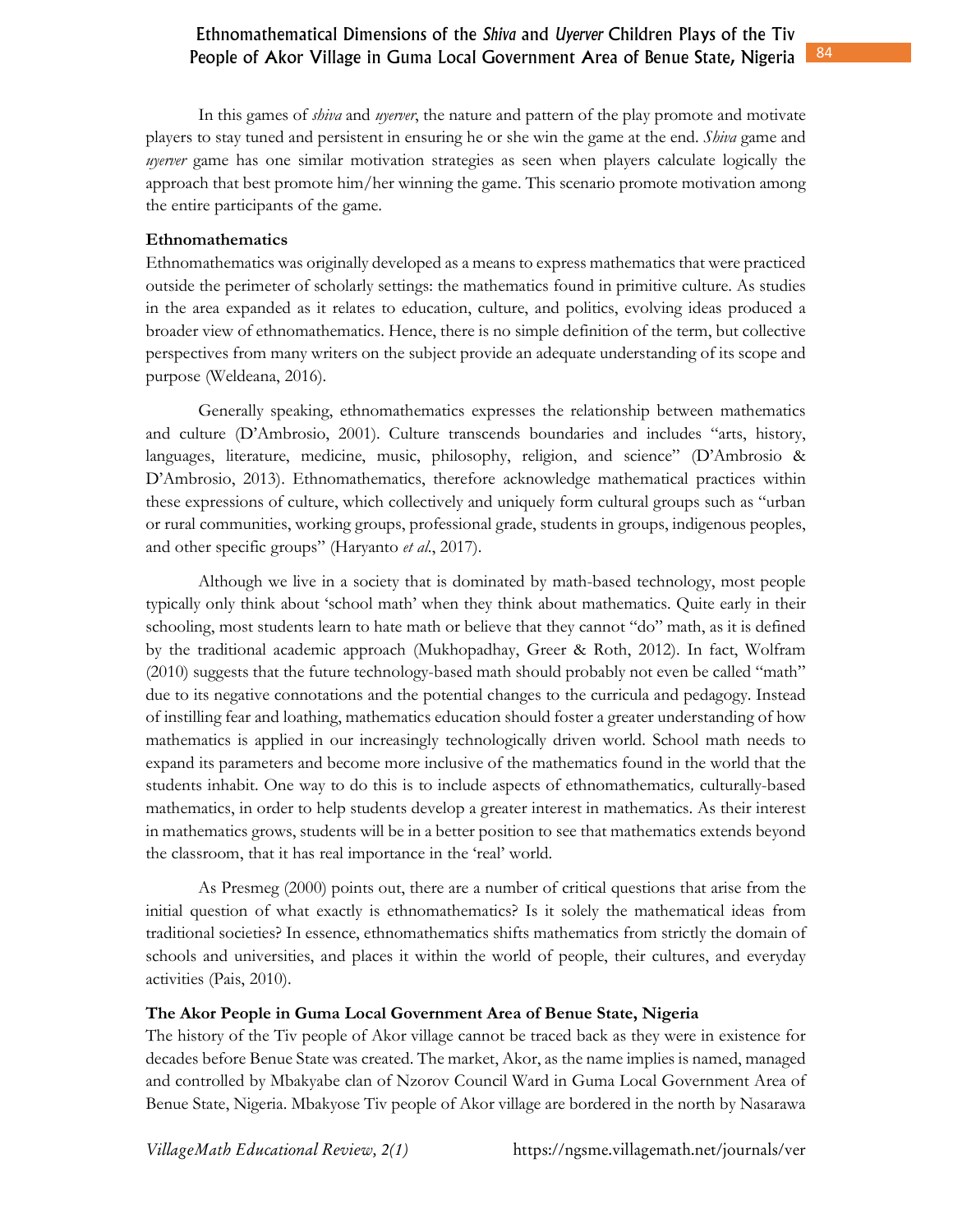State from where they settled in the river bank of the River Benue; to the west by Makurdi Local Government Area of Benue State to the East by Gboko Local Government Area of Benue State and to the south by Buruku Local Government Area of Benue State.

Part of the river Katsina-Ala also passes through the village giving them the enablement to be involved in fishing, hunting and farming of soybeans, rice, yam and cassava as their major occupation.

The Akor (Mbakyase) Tiv People observed traditional festivals such as the new yam festival. The people of Akor village live a simple lifestyle and are mostly found in small round hut made of blocks with thatch roofs. Their children are often found in community schools and government schools during the early hours of the day while they often go the farm in the afternoon and will often return in the late evening. In Akor village, children often stay around their homes playing games whenever they are neither in school nor in the farm.

#### **The** *Uyerver* **game**

It is believed that the game of *uyerver* (hide and seek) first originated from a Greek game called "apodidraskinda." It was described for the first time by the second century Greek writer Julius Pollux. While it is impossible to determine its exact origin, the game of apodidraskinda is the earliest known example of hide-and-seek. The game was first played in Yoruba land in Nigeria where it is popularly called "Boju Boju". The game was later introduced to other parts of the country during trade transactions between the western and eastern Nigeria. It was later introduced to North Central Nigeria where Benue State is located due to similar agricultural activities and trade. Unlike the name given to 'boju boju' it is called *'uyerver'* game literally meaning "have you hiden". It is played exactly as it is today in our society, with one player closing his or her eyes and counting while the other players hide. Then the first player tries to find the other players before they can make it back to home base.

 There are few rules other than the basic point of the game, which singles out a seeker, while the other players find hiding spots. The seeker counts aloud to a number previously agreed upon by all players so they know how much time they have to hide. This in turn allows them to venture to an appropriate distance and situate themselves before the seeker finishes counting. For example, if playing in a house the seeker may count to 40 or 50 while in a smaller space the seeker may count to 20. The usual speech goes like this: "One, two, three, …, twenty. Ready or not, here I come!" It is very important to tradition that the seeker say "Here I come" to let the other players know their time is up.

*Uyerver* game is a long favoured game as it requires nothing but the players. It takes shorter time in setting up the game, and it makes use of several skills such as ability to count, ability to keep silence, and the ability to observe and finding a target. It allows the seeker to tune into their senses to aid them in finding the concealed players, while the concealed players are able to practice remaining calm and silent in what could arguably be described as high-stress situations.

 The player found last wins the game and becomes the seeker for the next round. This game is also favoured as it gives everyone an equal chance at winning and playing different roles in the game. Sometimes there is a home base, where the seeker will have counted. If the seeker has not found the players in a certain amount of time, then the hiding players may run to home base before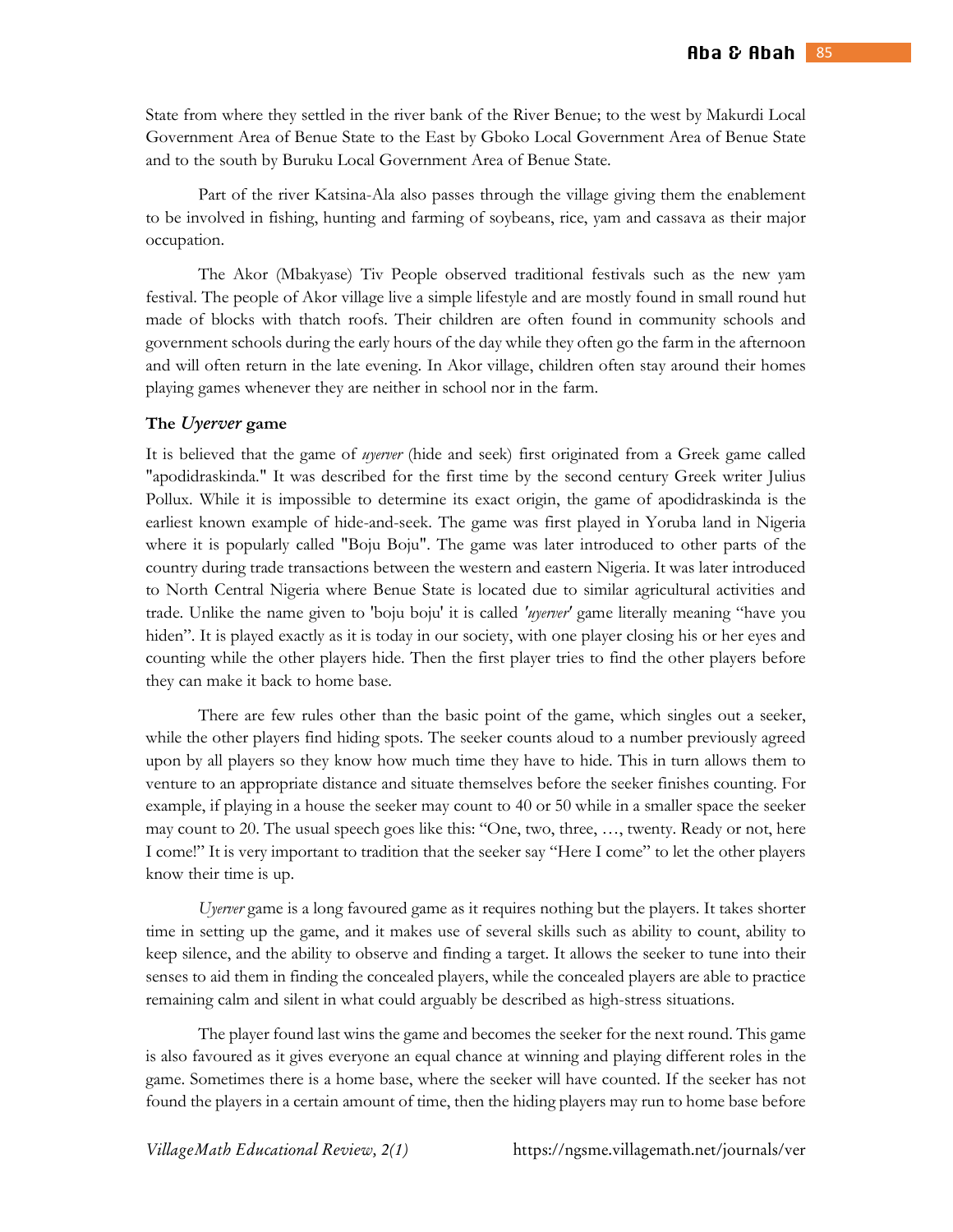the seeker catches them, and this renders them safe. If a player is tagged while running to home base, they become the next seeker.

 Society traces this game all the way back to 200 years Before Common Era (200 B.C.). One can feasibly argue the game of *uyerver* is as old as survival itself.



**Figure 1: The** *Uyerver* **game** 

## **The** *Shiva* **game**

The origin of the *shiva* dates back almost 1500 years in the form of chess game. The game originated in northern India in the 6th century AD and spread to Persia. When the Arabs conquered Persia, *shiva* game was taken up by the Muslim world and subsequently, through the Moorish conquest of Spain, spread to Southern Europe and to West African through the time of Dan fodio (Encyclopedia Britannica, 2002).



**Figure 2** *Shiva* **game**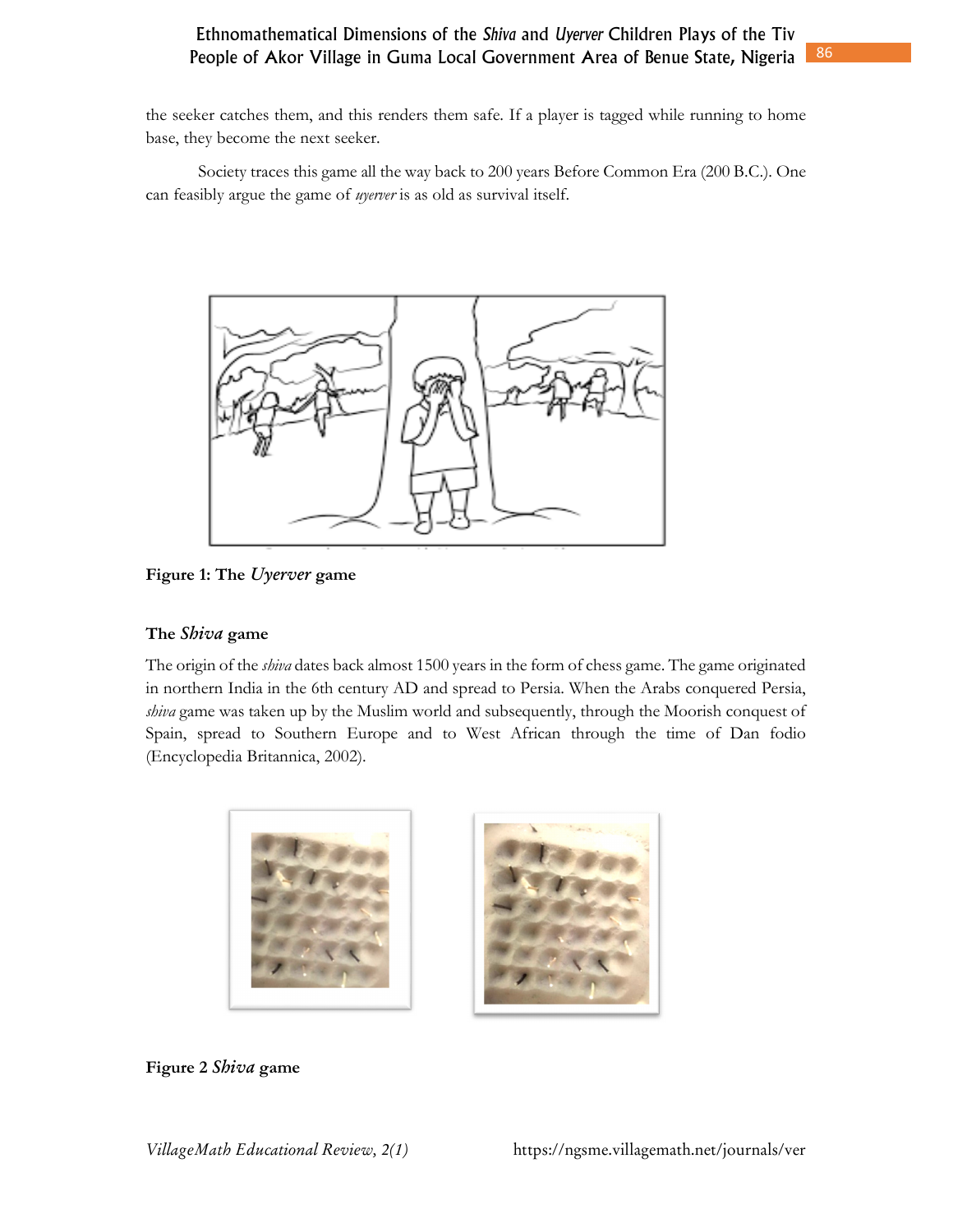The game was taken up by the Muslim world after the Islamic conquest of Persia, with the pieces largely retaining their Persian names; in Arabic "māt" or "māta" means "died", "is dead". In Arabic, the game became Shatranj. In all other languages, the name of the game is derived either from *shatranj* or from *shah*. Changes later occurred in the names of the pieces. Table 1 below provides a glimpse of the changes in the names and character of *shiva* pieces, as they passed from one culture to another, from India through Persia to Europe. Changes later occurred in the names of pieces happened over several centuries after the game arrived in Europe and Nigeria. The Igbo people of Nigeria calls it 'oro' while the Tiv calls it the *shiva* (Gareth, 2000). After embracing the game, its pattern of play was changed by the early ancestors of the Tiv people. Some aspect of this changes were in the platform in which this game was played, that is instead of playing the game of *shiva* using the board, it is played by the Tiv people using the ground with dried sticks with some having special colour codes usually representing the *tor*-*azinga*.

| Sanskrit                  | Persian     | Arabic       | English | Spanish | French   | Italian | Tiv      |
|---------------------------|-------------|--------------|---------|---------|----------|---------|----------|
|                           |             |              |         |         |          |         |          |
| Raja (King)               | Shah        | Shah         | King    | Rey     | Roi      | Re      | Tor      |
| Mantri (Minister)         | Vazir/Vizir | Wazir/Firzān | Queen   | Reina   | Reine    | Regina  | Torkwase |
| Hasty/Gajah<br>(elephant) | Pil         | $Al$ - $Fil$ | Bishop  | Alfil   | Fou      | Alfiere | Orhemen  |
| Ashva (horse)             | Asp         | Fars/Hisan   | Knight  | Caballo | Cavalier | Cavallo | Jaki     |
| Ratha (chariot)           | Rukh        | Rukh         | Rook    | Torre   | Tour     | Torre   | Anyoon   |
| Padati<br>(footsoldier)   | Piadeh      | Baidaq       | Pawn    | Peón    | Pion     | Pedone  | An-ye    |

**Table 1: Names of** *shiva* **related games in different languages**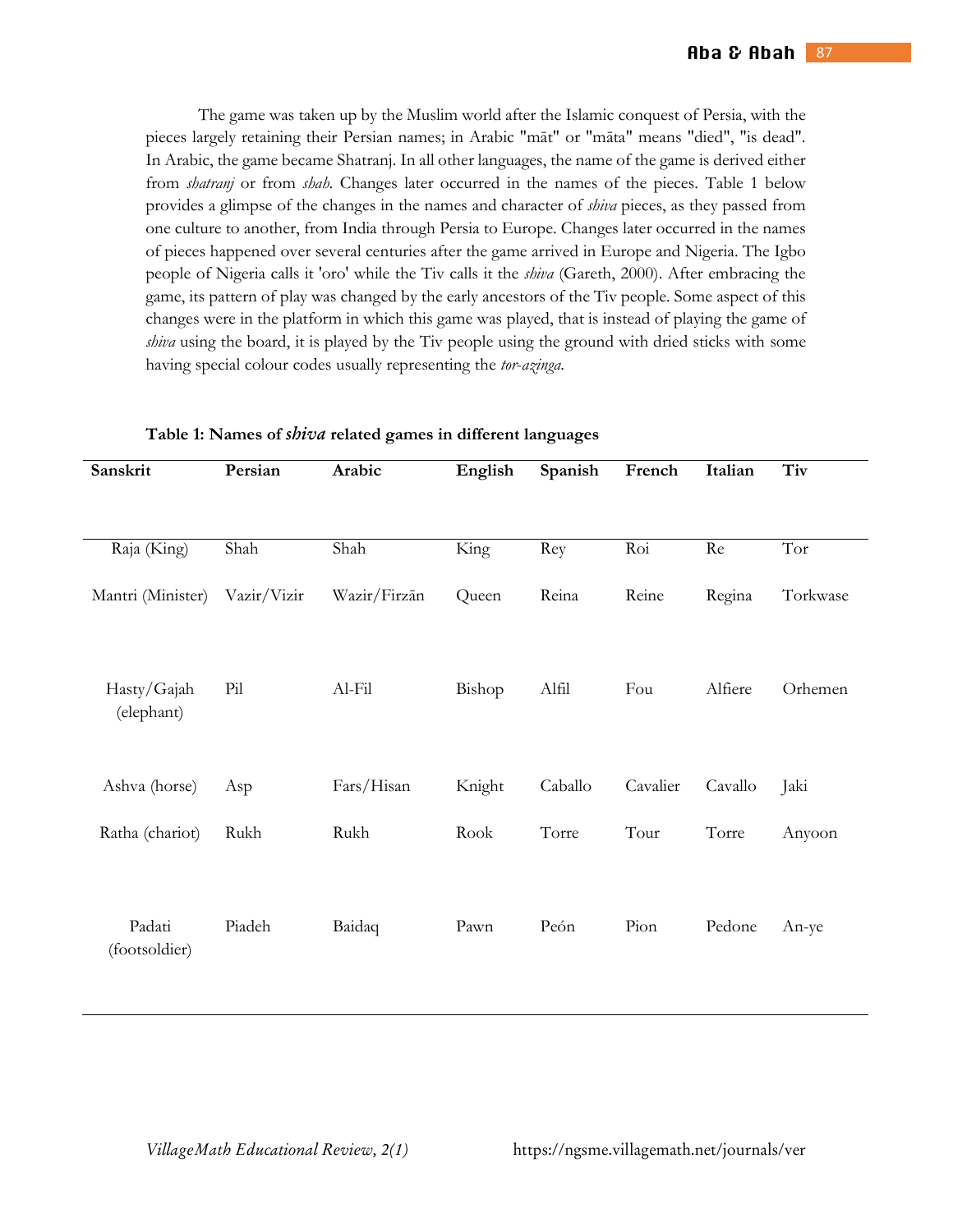#### **Mathematical dimension of** *shiva* **game**

Many studies have analyzed the relationship between general intelligence and abilities of the *shiva*  game and other chess-like game. In particular, some of them have investigated the correlation between these two variables suggesting that the players' population (both adults and children) is more intelligent than the general one (Frydman & Lynn, 1992). This evidence, however, does not necessarily lead to the conclusion that the game improves intelligence because the direction of the causality is uncertain (Gobet & Campitelli, 2002). In fact, there are several possible alternative explanations for that: A high IQ could be the cause of a high (*shiva*) ability (and not vice versa); in other words, an intelligent individual achieves a high ability just because the game requires a high degree of intelligence, but it does not increase it; or, alternatively, high-IQ people could be "selected by the game" much more easily than others: Subjects playing *shiva* can find out that they are good at the game, so they are encouraged to continue to play it (Gobet & Campitelli, 2006). Beyond the question of direction of causality, the more general problem of the transfer of skills must be held in consideration.

 The work of Thorndike and Woodworth (1901) states that the transfer of cognitive abilities, from a domain to another one, occurs only when the domains share common elements. This implies that the transfer of skills is quite rare and limited to the extent that there is an overlap between the domains. Some studies have shown that this applies to the game of chess too. More recently, Unterrainer, Kaller, Leonhart, and Rahm (2003) have found that chess players' planning abilities did not transfer to the Tower of London, a test assessing executive function and planning skills (Unterrainer *et al*., 2011); in Waters, Gobet, and Leyden (2002), Chess players' perceptual skills did not transfer to visual memory of shapes; and finally, chess abilities did not correlate with performance in a beauty contest experiment (Bühren, Frank & Nage 2012). All these studies have suggested that transfer is, at best, improbable, and that chess players' special abilities are contextdependent. Given that the more specific a skill is, the less that skill is transferable to another domain; nevertheless, it is reasonable to suppose that a game requiring attention, logical thinking, planning, and calculation abilities would be able to improve at least some of the aforementioned abilities, which are linked to the problem-solving competence and, overall, to general intelligence, at the beginning of their development.

 Related studies of (Barrett & Fish, 2011; Hong & Bart, 2007; Kazemi, Yektayar, & Moham, 2012; Scholz and Leferre, 2008; Trinchero, 2012) have found that children attending *shiva* games or *shiva* related games show significant improvements in mathematical abilities. This is even true for low-IQ subjects Scholz *et al*. (2008) found that children with an IQ ranging from 70 and 85, attending 1 hr per week of chess instead of 1 hr of mathematics, performed significantly better in addition and counting than children who did not participate in chess; Hong and Bart (2007) found a correlation between chess ability and non-verbal intelligence in students at risk of academic failure, suggesting that chess ability can be a predictor of improvement in cognitive abilities; Barrett and Fish (2011) tested 31 students, receiving special education services, divided in 2 groups: One had *shiva* lesson once a week instead of a lesson of mathematics, whereas the other one had two lessons per week of mathematics, but no *shiva*.

 This study showed that then *shiva* group improvements in "number, operations and quantitative reasoning" and in "probability and statistics" were significantly higher than those obtained by the other group who did not attend any *shiva* activity. Similar results have also been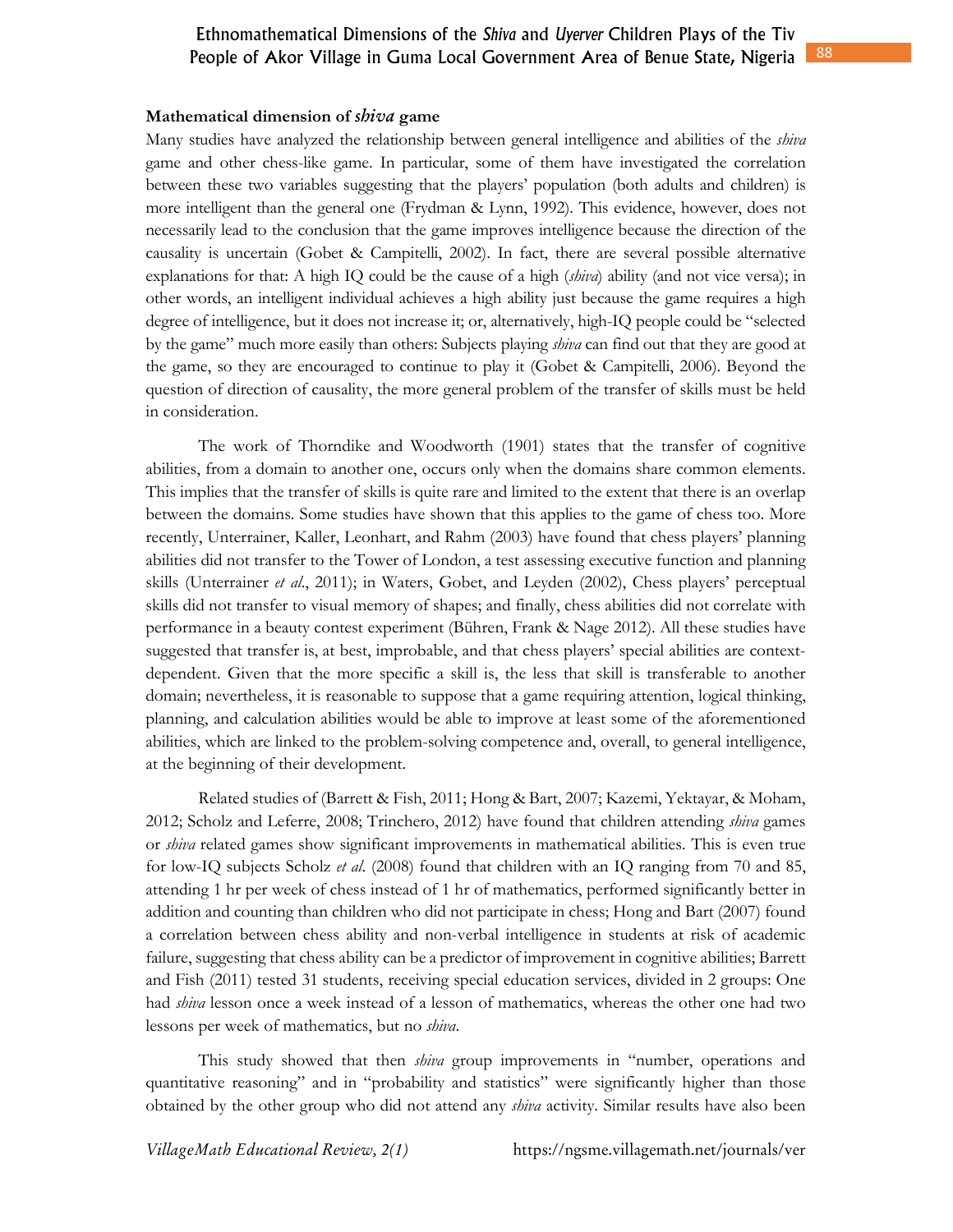found in pupils with normal IQ and without specific disabilities (Kazemi *et al*., 2012; Liptrap, 1998; Trinchero, 2012a, 2012b). In all these studies, positive effects of *shiva* appeared after at least 25/30 hr courses. Studies of Trinchero (2012b) and Kazemi *et al.* (2012), which investigated the effects of a chess course on children's (third graders in Trinchero, 2012b, fifth, eighth, ninth graders in Kazemi *et al*. 2012) mathematical problem-solving ability, deserve a particular attention. Both of these studies have found a significant improvement in problem-solving scores in *shiva*-trained children compared with children who have not performed any *shiva*-related activity.

 These results suggest that *shiva* could increase not only basic mathematical abilities (as calculation or addition) but also competences, such as mathematical problem-solving abilities. Starting from these data, the aim of the present study was to verify whether a blended strategy (Trinchero, 2013) consisting in a 10- to 15-hr*shiva*course supported by a computer-assisted training (CAT) is able to improve mathematical problem solving ability in children in a shorter time compared with other previous studies. Assuming that at least some *shiva* abilities can be transferred from *shiva* to the mathematical problem-solving domain, our hypothesis is that the *shiva* trained children group will show a significantly higher improvement in mathematical problem-solving skills compared with children who did not receive any *shiva* training, and among the subjects who received *shiva* training, those who used the CAT more will show a higher improvement.

 Chess affects both sides of the brain and improves mathematical abilities. Logic games like *shiva* are a challenge to the brain and stimulate dendrite growth by sending signals from the neuronal brain cells. Dendrites are an integral part of the neuron, and with more dendrites the nervous system improves and thus influences brain development "Knowing *shiva* rules, basic principles, and to have knowledge of some *shiva* opening is within easy-to reach educational goals, accessible to almost all students.

 To point out the benefits that *shiva* can yield during the educational process, it is necessary to take into account experiences collected at several levels. Psychological research has provided a deeper insight into the thought processes that take place in the mind of an individual during *shiva* games. At the empirical level, psychological researches were carried out where *shiva* players were used as means to examine the cognitive process in creative task solving. Exploring the ability of chess players to play without looking at the table, he concluded that they were using imagination, experience and memory.

 The benefits of *shiva* for children are enormous, it is a fact. Shiva makes kids smarter. Through learning *shiva*, children develop or sharpen the following skills:

- i. **Focusing**: Children are taught the benefits of observing carefully and concentrating. If they do not pay attention to what is happening, they can't respond to it, no matter how smart they are.
- ii. **Visualizing**: Children are prompted to imagine a sequence of action before it happens. We actually strengthen the ability to visualize by training them to shift the pieces in their mind, first one, then several moves ahead.
- iii. **Thinking Ahead**: Children are taught to think first, then act. Teachers should teach them to ask themselves "If I do this, what might happen then, and how can I respond?" Over time, chess helps develop patience and thoughtfulness.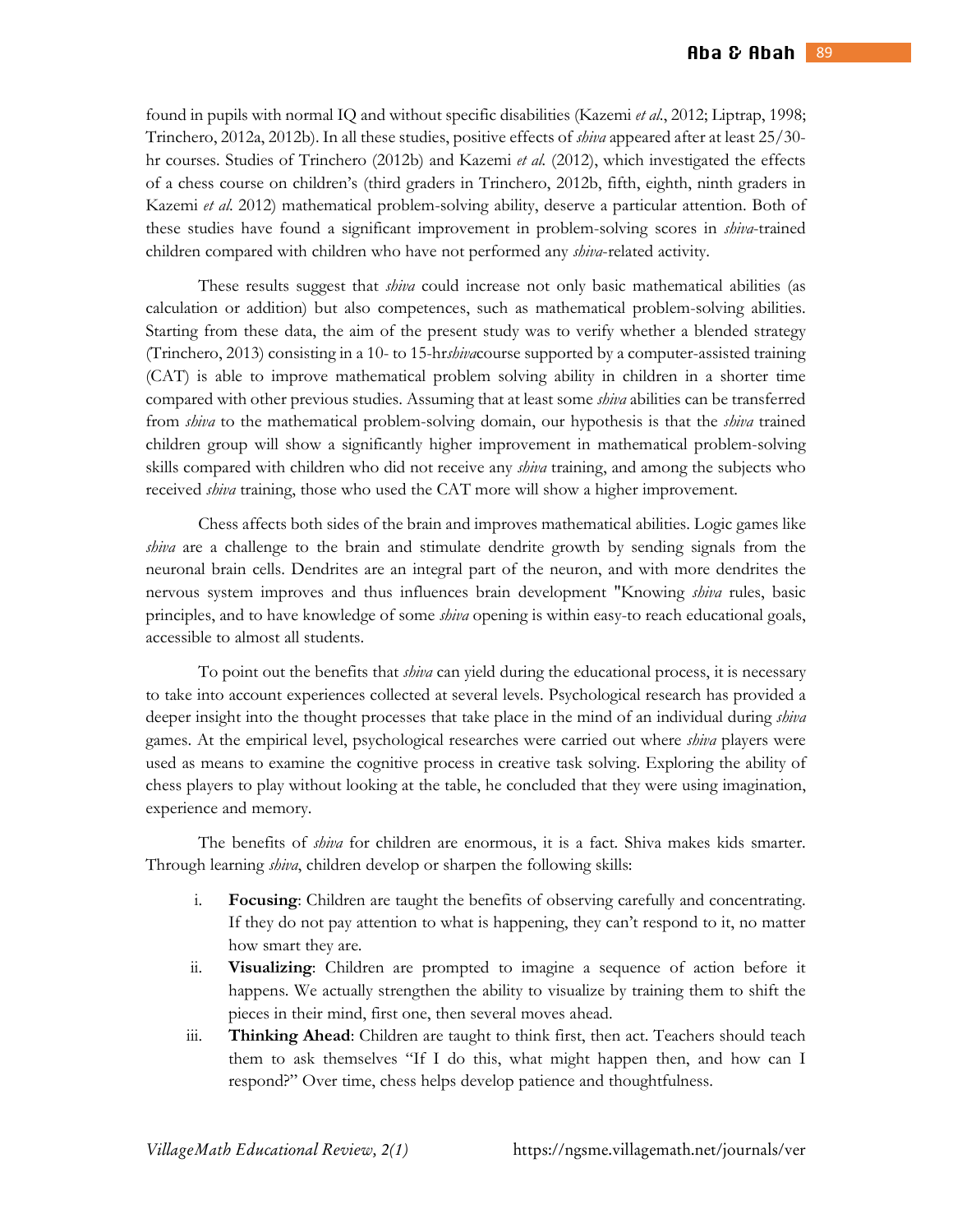- iv. **Weighing Options**: Children are taught that they do not have to do the first thing that pops into their mind. They learn to identify alternatives and consider the pros and cons of various actions.
- v. **Analyzing Concretely**: Children learn to evaluate the results of specific actions and sequences. Does this sequence help me or hurt me? Decisions are better when guided by logic, rather than impulse.
- vi. **Thinking Abstractly**: Children are taught to step back periodically from details and consider the bigger picture. They also learn to take patterns used in one context and apply them to different, but related situations.
- vii. **Planning:** Children are taught to develop longer range goals and take steps toward bringing them about. They are also taught of the need to reevaluate their plans as new developments change the situation.
- viii. **Juggling Multiple Considerations Simultaneously**: Children are encouraged not to become overly absorbed in any one consideration, but to try to weigh various factors all at once.

There are other benefits as well are:

- i. Mathematics Development
- ii. Adding and Subtracting
- iii. Division
- iv. Multiplication
- v. Introducing numbers
- vi. Counting
- vii. Categorizing Algebraic Concepts and Pre-Concepts
- viii. Spatial Orientation/Directions
- ix. Graph Reading & Coordinates Pre-Reading & Writing Skills
- x. Shape recognition
- xi. Fine motor skills/hand-eye coordination
- xii. Word and sound recognition (Listening exercises)
- xiii. Visual memory Life Skills Development
- xiv. Creativity
- xv. Colour and Pattern recognition
- xvi. Steriognostic development
- xvii. Planning & Strategic thinking
- xviii. Reasoning & Problem solving
- xix. Comprehension

### **Empirical Studies**

In a study Giovanni, Alessandra and Gabriella (2015) explored Mathematical Problem-Solving Abilities associated with chess game played by young pupils. Five hundred sixty students were divided into two groups, experimental (which had chess course and on-line training) and control (which had normal school activities), and tested on their mathematical and chess abilities. The study was conducted on a total of 31 classes (third, fourth, and fifth grades) from 8 different schools of Northern Italy. The classes were randomly assigned to two groups, including 17 classes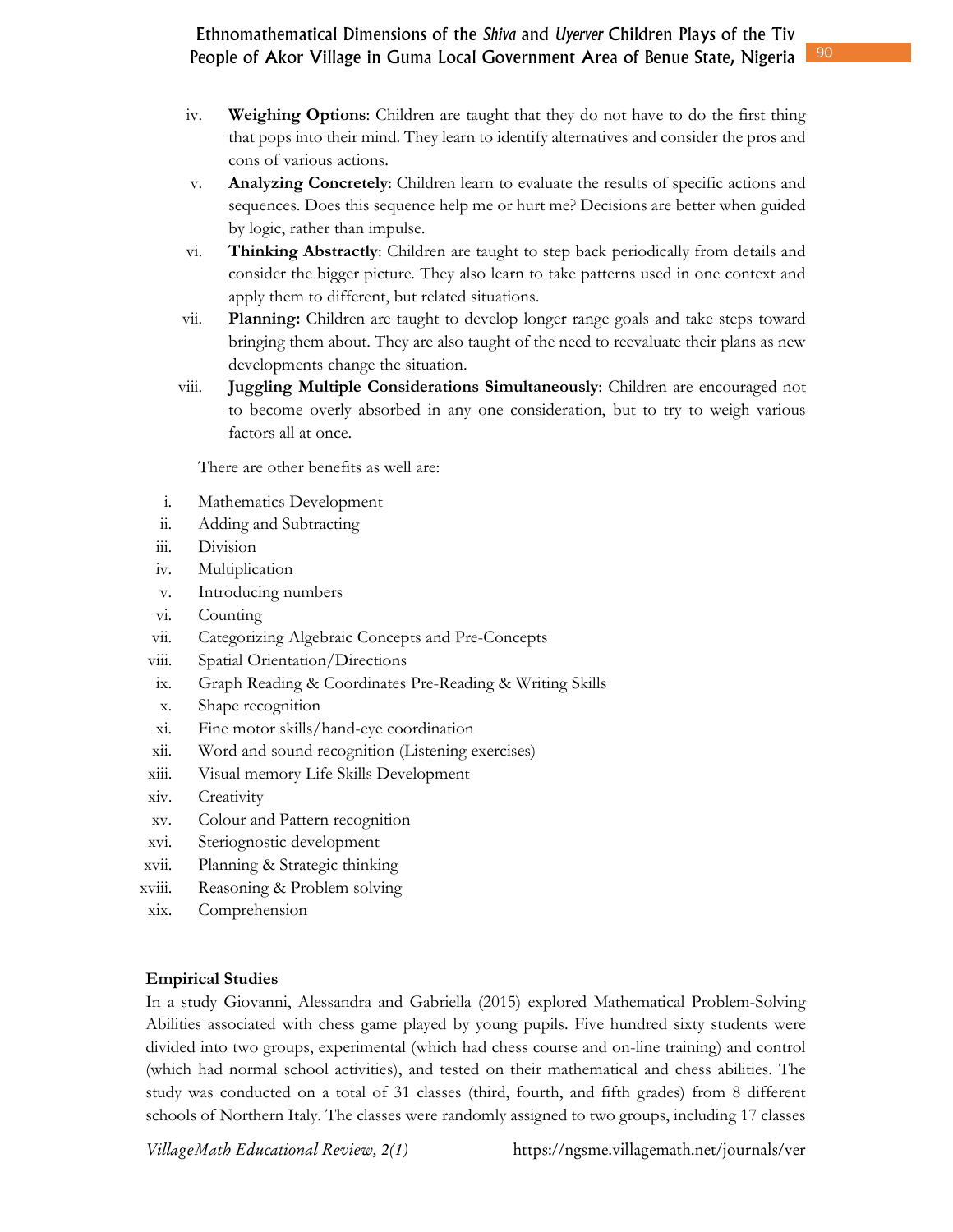in the experimental group and 14 in the control group. The experimental group included 5 fifthgrade classes, 10fourth-grade classes, and 2 third-grade classes for a total of309 students (169 males and 140 females). One hundred ninety-three children included in this group declared to be able to play chess before the beginning of the study. The control group included 6 fifth-grade classes, 3 fourth-grade classes, and 5 third-grade classes for a total of 251 participants(116 males and 135 females).Results show a strong correlation between chess and math scores, and a higher improvement in math in the experimental group compared with the control group. These results foster the hypothesis that even a short-time practice of chess in children can be a useful tool to enhance their mathematical abilities. The present study is similar to this study because it seek to explore the mathematical dimensions of the *shiva* game of the Tiv people of Akor village in Guma Local Government Area of Benue State. The *shiva* game is a local form of the chess game investigated by Giovanni *et al.* (2015). However, the resent work is only an ethonomathematical exploration using qualitative methods only.

 Unodiaku (2013) conducted a study to the effect of Ethno-mathematics Teaching Materials on Students' Achievement in Mathematics in Enugu State. The study was conducted to ascertain the effect of ethno-mathematics teaching materials on students' achievement in mathematics. The sample for the study was 156 Senior Secondary Schools two (SSS 2) students, which were randomly selected from 16 Senior Secondary Schools in Igbo-Etiti Local Government Area of Enugu State through multi-stage sampling technique. The instrument used for the study was ethno-mathematics achievement test (ETHNOMAT). The data obtained with the instrument were analysed using mean and Analysis of covariance (ANCOVA). Mean was used to answer the research questions posed, while ANCOVA statistic was employed in testing the null hypothesis at 0.05 significant level. Findings of the study showed that the ethno-mathematic achievement test was effective in enhancing students' achievement in measurement on with particular reference to volumes of cylinder and hemisphere. It was recommended among others that ethno-mathematics teaching materials should be incorporated in the Senior Secondary School mathematics curriculum as technique to be used by teachers in teaching the concepts of volumes of cylinders and hemispheres. More so, workshops/Seminars should be organized by professional bodies such as Science Teachers Association of Nigeria (STAN), Mathematical Association of Nigeria (MAN), among other bodies, to popularize and sensitize mathematics teachers on the use of ethnomathematics teaching materials as approach in teaching students the concepts of volumes of cylinders and hemispheres. This study differs from the present study because on like this study that considered the general impact of ethno-mathematics on the academic achievement of secondary school students, the current study seek to investigate mathematical dimension of *shiva* game and the *uyerver* game of the Tiv people of Akor village in Guma Local Government Area of Benue State. Also, instead of deploying the quasi-experimental design deployed by Unodiaku (203), the present work employs qualitative techniques and design.

Kurumeh, Onah, and Mohammed (2012) carried out a study on the effect of the ethnomathematics teaching approach on Junior Secondary three (JS3) students' retention in statistics. It is also aimed at determining whether any of the sexes (male and female) would retain statistics concepts more than the other from the teaching. The study was carried out in Obi and Oju education areas of zone C in Benue state of Nigeria using a sample size of 248 junior secondary three (JS3) students. The study employed Quasi- experimental design of non-equivalent but culturally homogenous group. Intact classes were used for both the experimental and control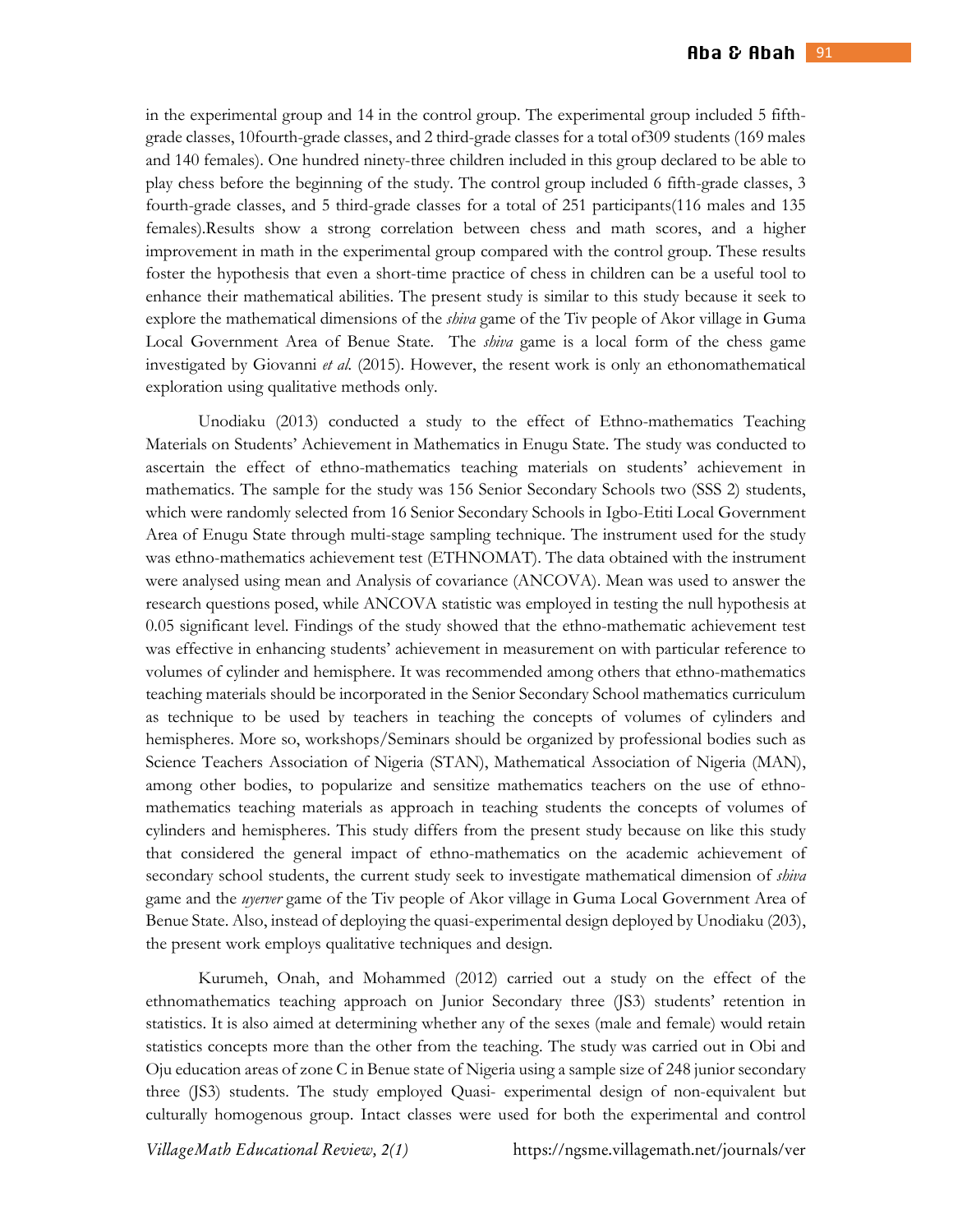groups. The experimental group was taught using the ethnomathematics approach while control group was taught using conventional approach. Two research questions and two research hypotheses were formulated to guide this study. Statistics Retention Test (SRT) instrument with the reliability coefficient of 0.80 was used as pre, post and retention tests though reshuffled each time for data collection. Mean and Standard deviation were used to answer the research questions while an ANCOVA was used to test the null hypotheses at a 0.05 level of significance. The results revealed among others that the ethnomathematics teaching approach was more effective in facilitating and improving students' retention in statistics than the conventional approach. The ethnomathematics teaching approach did not significantly differentiate between the sexes (male and female) retention scores in statistics. These findings have implications for all Mathematics teachers and stakeholders in mathematics education. Based on the findings, it was recommended among others that the ethnomathematics teaching approach be adopted in schools particularly in our junior secondary school education, while teaching statistics since it has proved to be a viable option in promoting meaningful learning and affected students' retention rate positively. Again, the ministry of education and professional bodies such as Mathematical Association of Nigeria (MAN) and Science Teachers Association of Nigeria (STAN) should be involved in promoting this method through conferences, seminars and workshops so as to expose to teachers an ethno method in teaching mathematics. The work of Kuumeh *et al.* (2012) differs from the current study because it does not explore a particular game unlike the current study that seek to explore the mathematical dimension of *uyever* and *shiva* game of the Akor people. It also differs from the current study because its approach is quasi-experimental unlike the present study that was deeply qualitative.

## **Research Questions**

The following research questions guided the study:

- i. What are the rules of *Shiva* game of the Tiv people of Akor village in Guma Local Government Area of Benue State, Nigeria?
- ii. What are the rules of *Uyerver* game of the Tiv people in Akor village in Guma Local Government Area of Benue State, Nigeria?
- iii. What are the mathematical dimensions of *shiva* game of the Tiv people in Akor village in Guma Local Government Area of Benue State, Nigeria?
- iv. What are the mathematical dimensions of *uyerver* of the Tiv people in Akor village in Guma Local Government Area of Benue State?
- v. What is the original experience of the Tiv people of Guma Local Government Area of Benue State, Nigeria with the *shiva* children play?
- vi. What is the original experience of the Tiv people of Guma Local Government Area of Benue State, Nigeria, with the *uyerver* game?

## **Methodology**

The present study is an exploratory, descriptive and contextual qualitative study. The researcher employed a phenomenological research design and methodology to achieve the objectives of this study. Qualitative research refers to inductive, holistic, subjective and process-oriented methods used to understand, interpret, describe and develop theory on a phenomenon or a setting and is a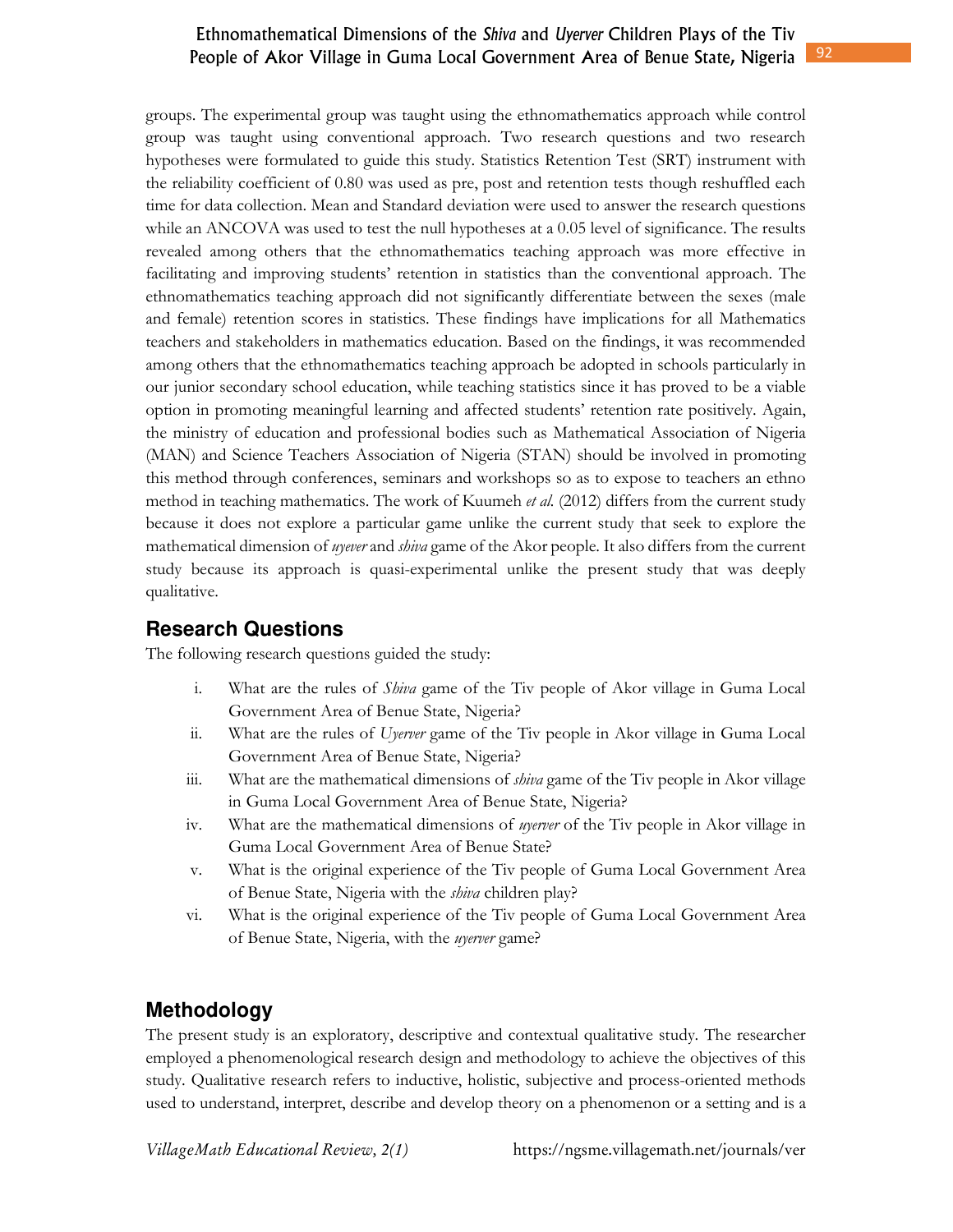systematic, subjective approach used to describe life experiences and give them meaning (Morse & Field 1996).

The Study Area is Guma Local Government Area of Benue State. Gum Local Government is one of the twenty three (23) Local Government Areas in Benue State. Guma LGA is bordered in the north by Nasarawa State in the north, Makurdi LGA in the west, Logo LGA in the east and Gboko and Buruku LGAs in the south. Part of the River Katsina-Ala also passes through the LGA. These major rivers make the LGA a marshy one, suitable for the cultivation of rice, cassava, sesame and soy beans (Dada, 2006). The headquarters of Guma LGA are built in the town of Gbajimba, on the northern bank of River Benue (Dada, 2006). The population of the LGA at the 2006 Census was 194,164(Federal Government of Nigeria, 2009).

Traditionally, the major clans who are indigenes to Guma LGA are the Isherev, Utyondo and Nongov. Politically, Guma LGA is divided into ten council wards namely Abinsi, Kaambe, Mbabai, Mbagwen, Mbagwen, Mbawa, Mbayev/Yandev, Nyiev, Nzorov, Saghev, and Uvir.

Guma LGA is blessed with a lot of mineral deposits including barites, common salt, kaolin and clay. Unfortunately, all these remain untapped. Along with Makurdi, Guma LGA forms the Guma/Makurdi Federal Constituency in the House of Representatives. It also has the Guma State Constituency seat in the Benue State House of Assembly.

The population of the study consists of the entire population of people living in Akor village of Guma Local Government Area of Benue State.

The study used a sample of twelve (12) respondents which comprises of both the male and female indigene of Akor village of Guma Local Government Area of Benue State. The category of participants involve both the young and the old who will volunteer to participate in the study. The respondents were selected based on their wealth of experience and knowledge about the games of *uyerver* and *shiva* respectively. The volunteers were also grouped into players, observers and referees for the both games. Each game is usually played by two participants per time with the observation of referees while others including the researcher speculate.

The researchers used different instruments to collect data namely a semi-structured rubric and a photographic/video recorder were used in obtaining data for the study. The semi-structured interview consist a number of planned questions. However, the researcher ensured that the wording and order of the questions in the course of the interview captures the interest of the respondents. The use of this method (in-depth interview) was to ensure that the entire procedures are made casual in order to make the respondents scared and reluctant during the interview session. The researcher was able to collect complete information with a higher proportion of opinion based information with the help of the interview. The questions were more focused on the lived experience of the Akor people in playing the games of *uyerver* and *shiva*. Photographic/video recorder was used to ensure that pictures and video coverage of the games and interview process were taken throughout the process.

The instrument for this study was designed by the researcher and subjected to face and content validation. A face and content validation was done by a mathematics education expert after which it was approved to be used for the study. Face and content validation is to ensure that the instrument measures exactly what it purported to measure.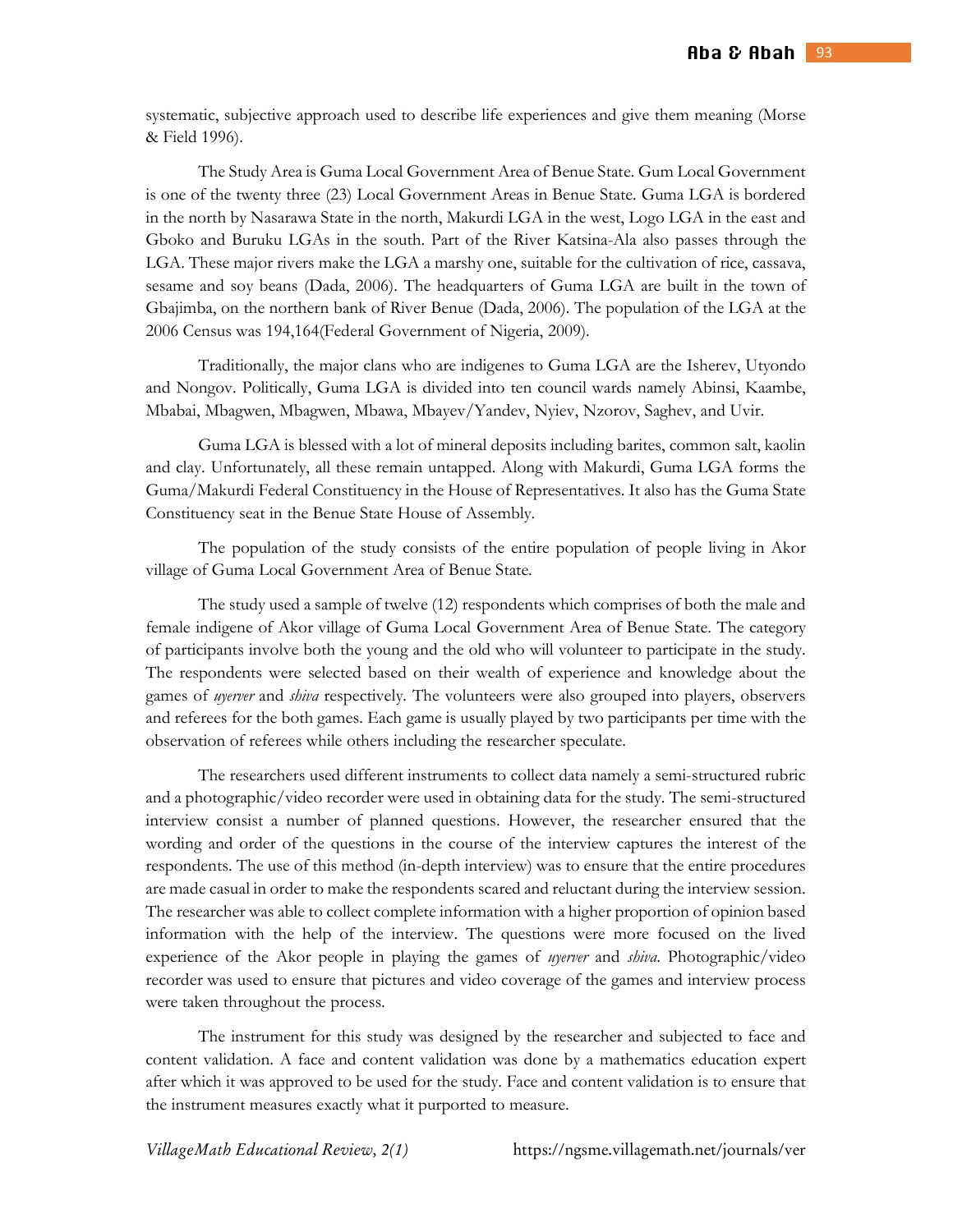The researcher visited the homes of the respondents and at some point met some participants in open places to administer the interview. Semi-structured rubric interview and photographic/video recorder were the two instruments used in obtaining data. The photograph/video recorders were used for taking pictures and coverage of the game sessions and interview session respectively. An in-depth observations and note taking of the interview and games sessions were carried out to ensure accuracy in the entire procedure. A research assistant was used to assist the researcher cover the study area due to limited time.

The researcher used the narrative analysis method for analyzing the data. The analysis method was adopted and used to interpret the shared experience of the Tiv people of Akor village of Guma Local Government Area of Benue State, Nigeria in their everyday lives in relation to the *uyerver* and *shiva* games played in the study area.

## **Results**

The presentation of the data for this study is done according to the research questions.

#### **Research Questions One**

What are the rules of *Shiva* game of the Tiv people of Akor village in Guma Local Government Area of Benue State, Nigeria?

#### **Condition that apply throughout the** *shiva* **game:**

Interaction with elder 1 reviewed that the following rules for the *shiva* game:

**Condition 1**: a toss of the coin could be used to decide who makes the first more.

**Condition 2**: A player is not allowed to make repeated move after making the initial move.

**Condition 3**: a player must make a paired move in order to be considered a win.

**Condition 4**: the game is ends only when the opponent's sticks are all inherited by the other player.

#### **Research Question Two**

What are the rules of *uyerver* game of the Tiv people in Akor village in Guma Local Government Area of Benue State?

In the game of *uyerver*, all you need is people to play with. Some hide and seek games require the players to just hide while the other person finds the other players that have gone hiding.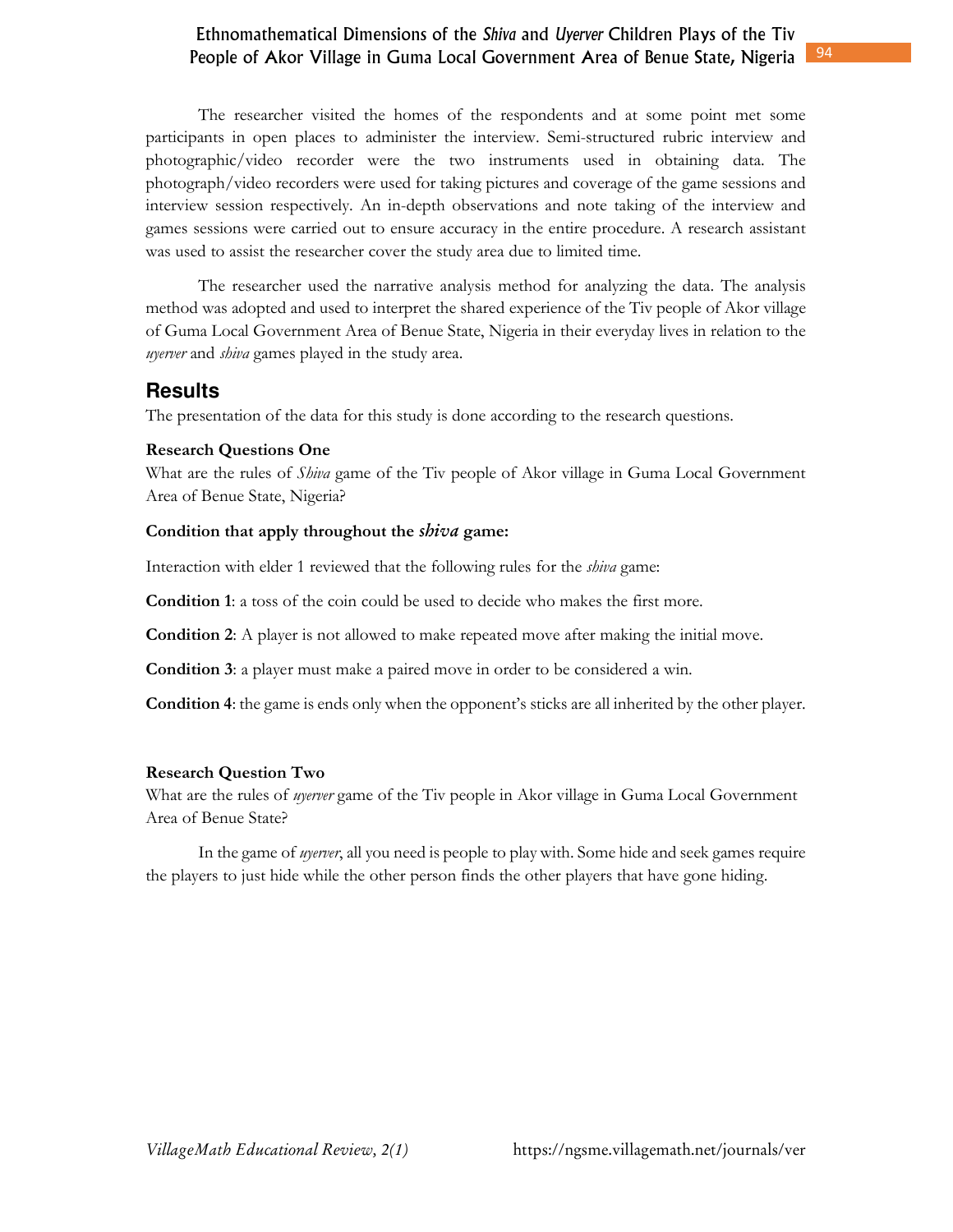

#### **Figure 3: At the start of** *uyerver* **game**

In making rules before playing the game of *uyerver*, the following conditions apply:

- i. Players must hide in places where everyone else can go is permitted. That is players are not allowed to hide in an off-limit areas.
- ii. The hider must always try to run back to home base while the seeker is away looking for them.
- iii. When the any hider is found by the seeker, the persons automatically becomes the next finder.
- iv. When a finder fails to find any hinder, it result in a repeated game.

In the *uyerver* game, the game is started when one of the players (the finder) closes his or her eyes for a brief period (often counting to 100) while the other players hide. The seeker notify the hiders by a shout of the word "ready or not, here I come or I'm coming" The seeker then opens his eyes and tries to find the hiders; the first one found is the next seeker, and the last is the winner of the round.

While trying to finder the hiders, the hiders in turn run back to home base while the seeker is away looking for them. If all the hiders returns safely, the seeker repeats as seeker in the next round.

The *uyerver* game is often known to have relevance such as in the reinforcement of object permanence and minimize separation anxiety. It improves physical development and coordination of the player hence, prepares individual in guided learning especially when learning mathematics.

The *uyerver* game of the Akor people also promotes cognitive development in a child as it helps in controlling the impulse and emotion of an individual.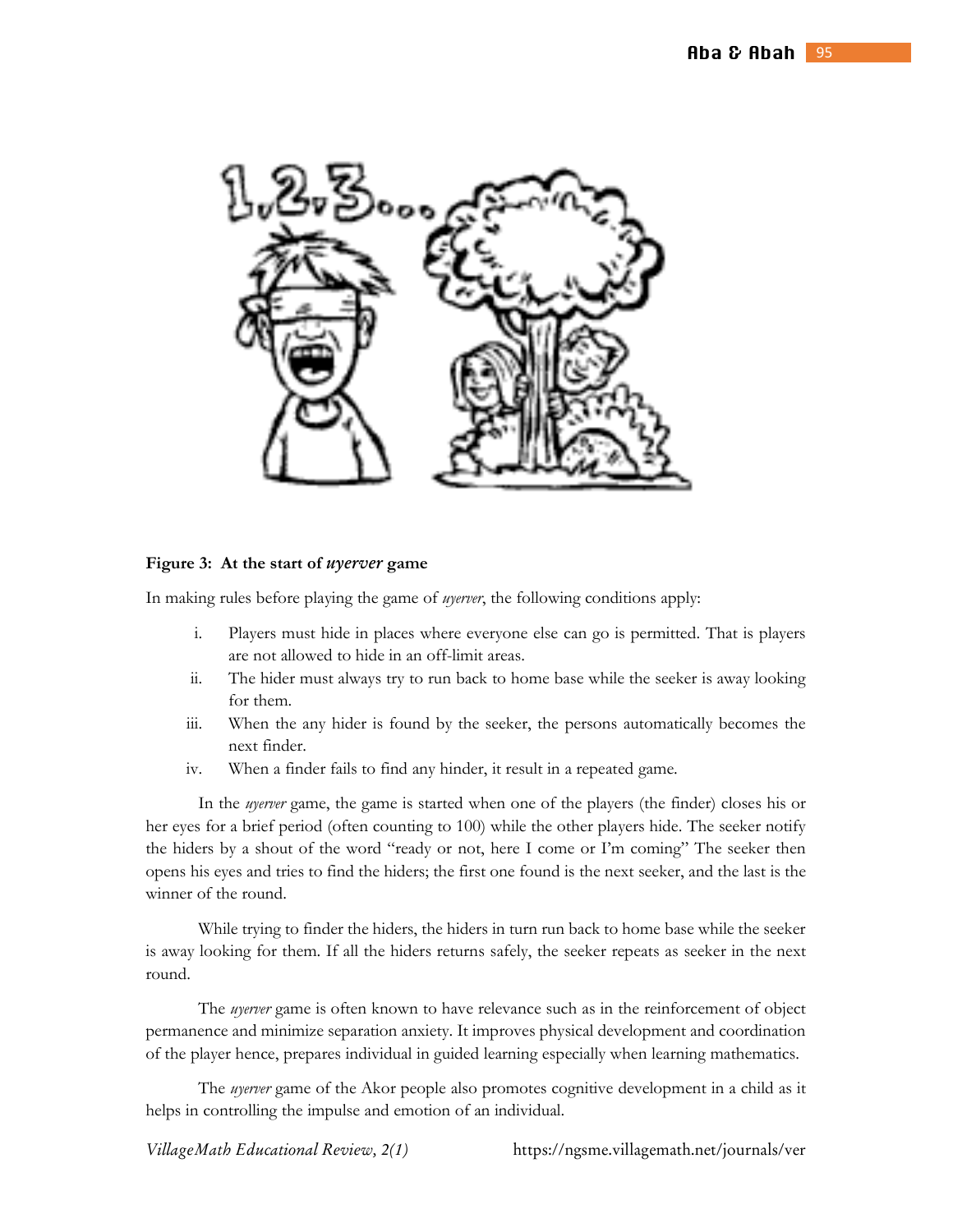

**Figure 4: Participants hiding during** *uyerver* **game** 



### **Figure 5: Similar game of** *uyerver* **played around the home.**

### **Research Question Three**

What are the mathematical dimensions of *shiva* game of the Tiv people in Akor village in Guma Local Government Area of Benue State?

The *shiva* game provides concepts that aid in mathematical problems in quantitative reasoning. One good thing about quantitative reasoning is that it helps you to think deeply in order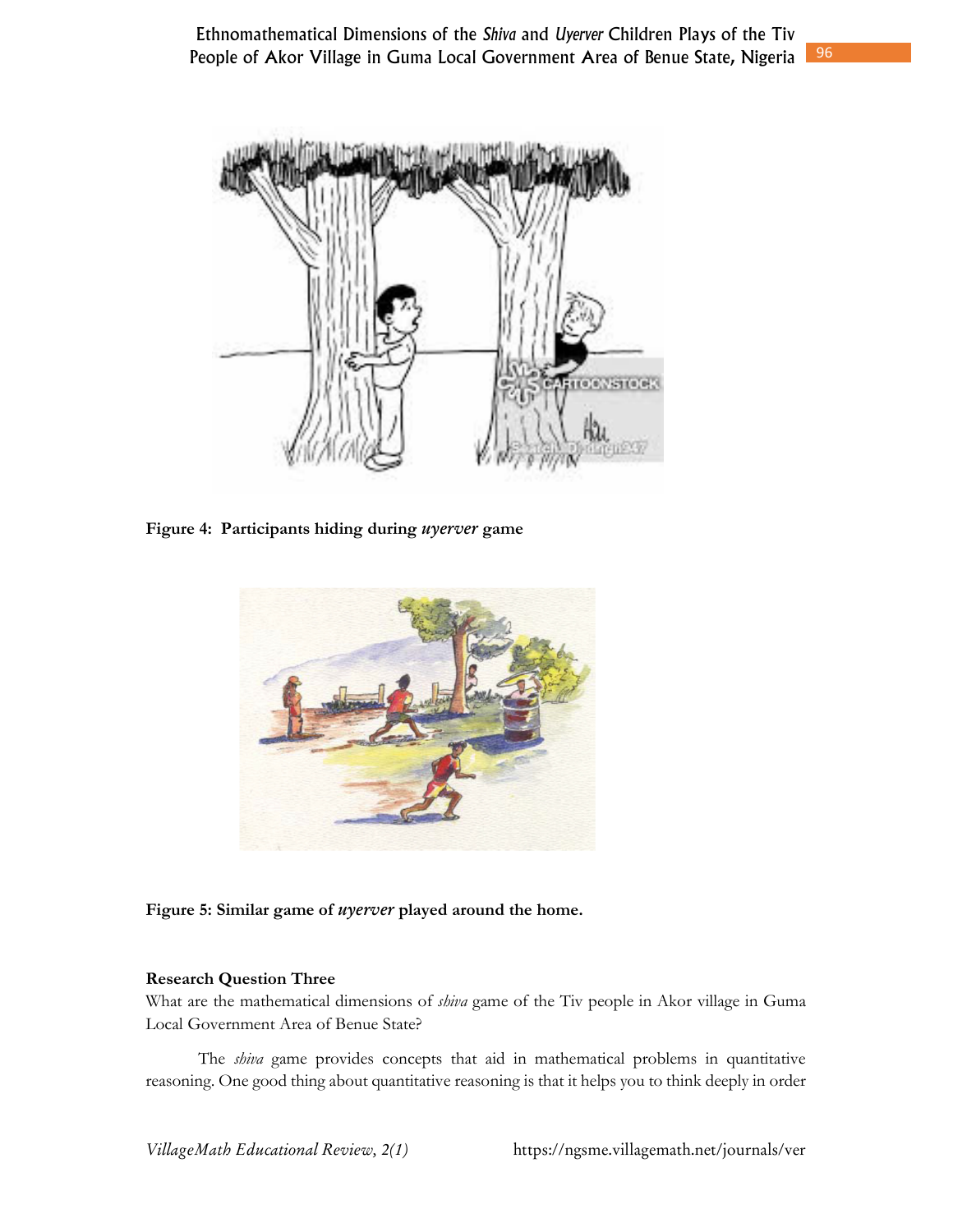to generate the right answer and the game of *shiva* provide similar ability as shown in the problem below

#### **Example 1**



The technique used in the above example follow this pattern;

 $(2*3) - 5 = 1$  $(16*3) - 5 = 43$  $(27*3) - 5 = 76$  $(40*3) - 5 = 115$ 

A problem may be given to now complete one given below using the above example.



The problem was logically presented. In order to solve it, the pupil need to first understand the concept and the rules that apply. This is a reflection of one special skills needed in playing the game of *shiva*. In furtherance, number is required to multiply through to give the answers. This gives the pupils the ability to reason and bring out solution that can best defeat the problem. This however purport the game of *shiva* because one aspect of the game is that it enable the player to logically dribble and come out with strategies that can best defeat the opponent.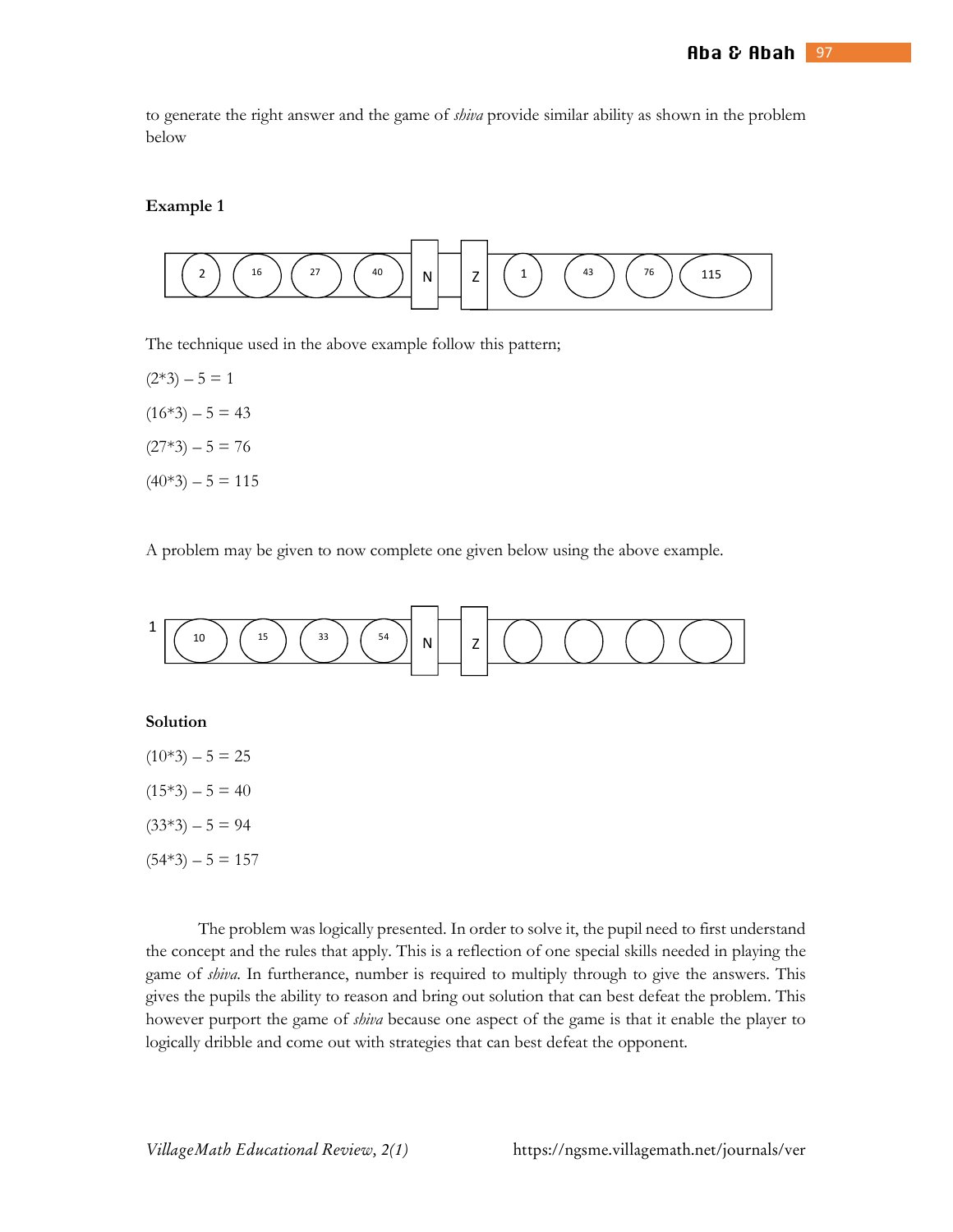## **Research Question Four**

What are the mathematical dimensions of *uyerver* of the Tiv people in Akor village in Guma Local Government Area of Benue State?

The *uyerver* game of the Akor people in Guma Local Government Area of Benue State can be used to present counting in mathematics. This is because in the game of *uyerver*, children often count in numbers at the start of the game to enable the participants of the game hide before the seeker start searching for them, more so, the game of *uyerver* requires one's ability to identify and figure out members of the game. This skill also apply in mathematical counting problems as pupils are require to identify and figure out numbers that falls within tens, hundreds, thousands and millions.

Similarly, the concepts of bearing and distance, speed, and geometry are all visible in the play of the *uyerver* game.

## **Research Question Four**

What is the original experience of the Tiv people of Guma Local Government Area of Benue State with the *shiva* children play?

The *shiva* game is a played and enjoyed by the people of Akor in Guma Local Government Area of Benue State because of its believed to improve cognitive as well as boast mood especially among the elderly that may be undergoing difficulties resulting from family, job or other personal reasons. The people of Akor see the game of *shiva* as the only game that can be enjoyed both by the elderly as well as children. It provides similar relaxation and enticing condition ever after when the game is played due to how logical and dribbling the game appears to be. It was also reported that the game of *shiva* is believed to bring about unity and co-existence among dwellers and even neighboring town whenever it is played as match.

Below is pictorial illustration of the *shiva* game:

First, the platform is prepared using sand collected from the soil to form a nested like holes ready to receive the sticks used in playing the game as showed below.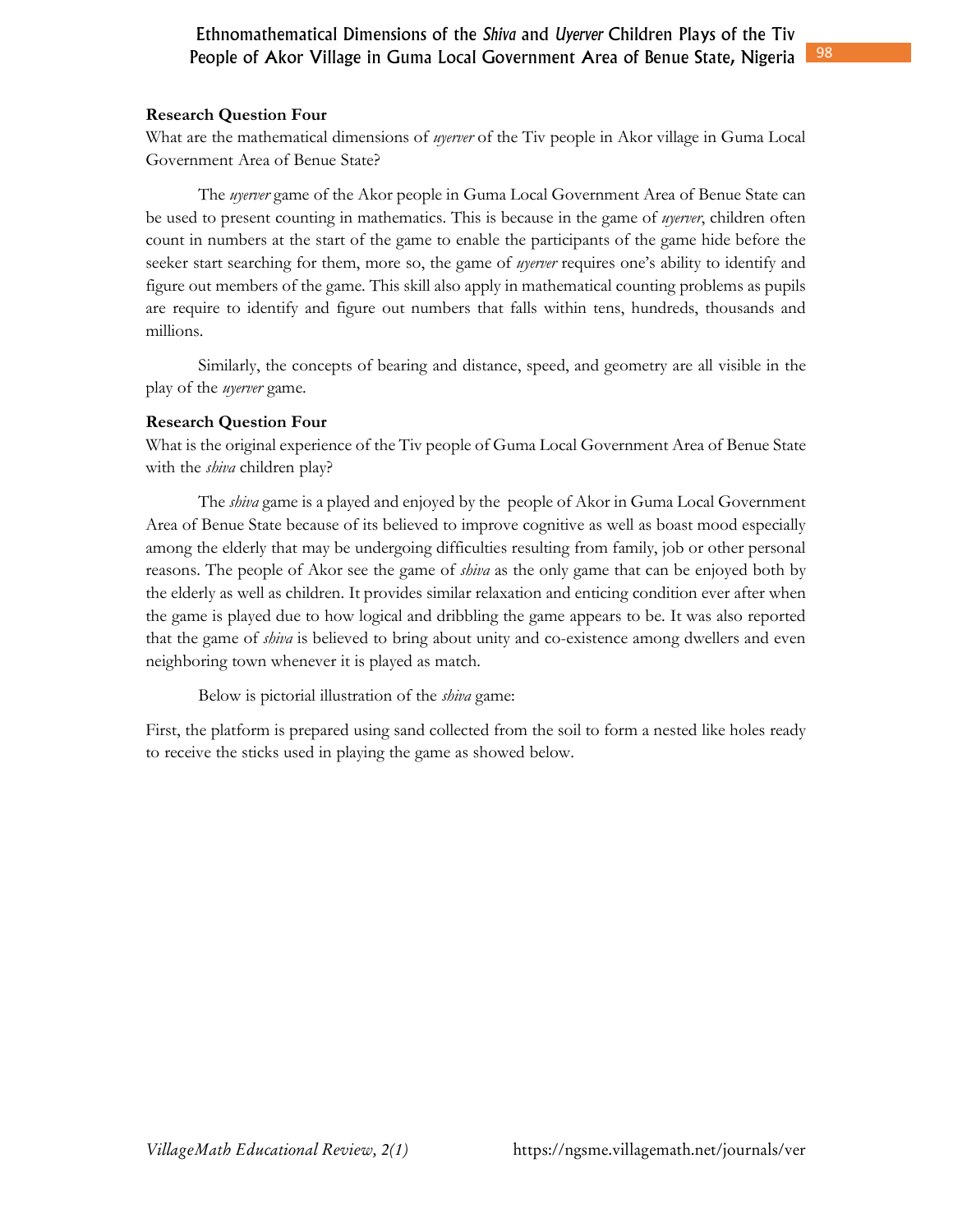

#### **Figure 6:** *Shiva* **Platform built from sand**

The platform is made from collection of sand from the soil while the sticks (*azinga)* are often gotten locally from stems of tress that produce the sizeable stick. The total number of heaps of sand that holds the sticks (*ahungwa*) created are usually thirty six (36) with each opponent maintaining twelve (12) *ahungwa*.

The *shiva* game is played by two players facing each other with the *shiva* prepared platform in-between them. The side with twelve holes in front of each player belongs to him/her.

The rules and strategies for *shiva* game are often stated openly for the players and observers. Significantly, the sticks (*azinga*) are inserted at the beginning of the game in the order as shown in diagram below.



**Figure. 7: Sticks position at start of** *shiva* **game**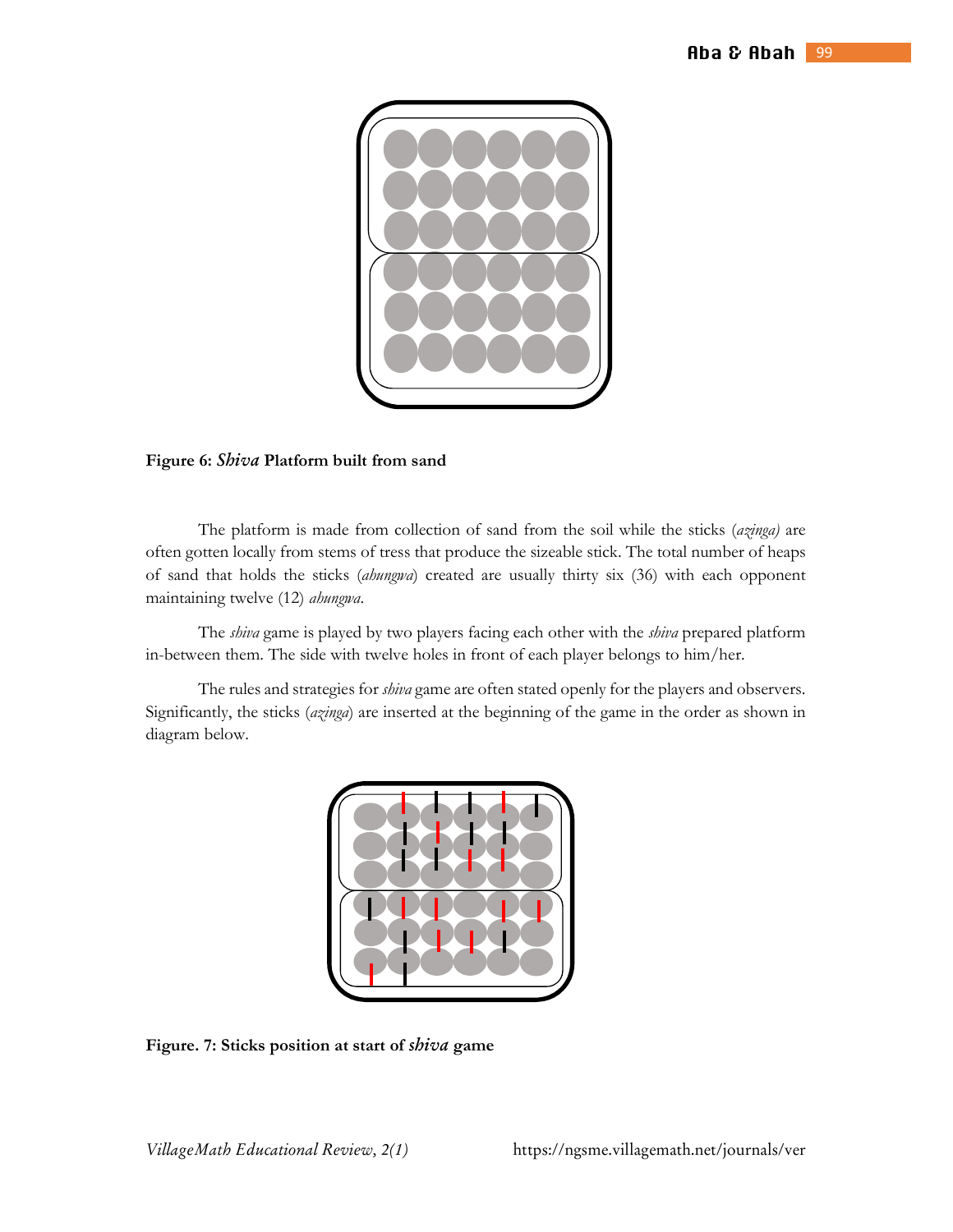

**Figure 8: Sticks position after a move targeting three sticks of the opponent** 



**Figure 9: Shows players' movement from the 4th row to the 3rd hole on the same row striking out the highlighted sticks** 



**Figure 10: Position of sticks before the ramp of game**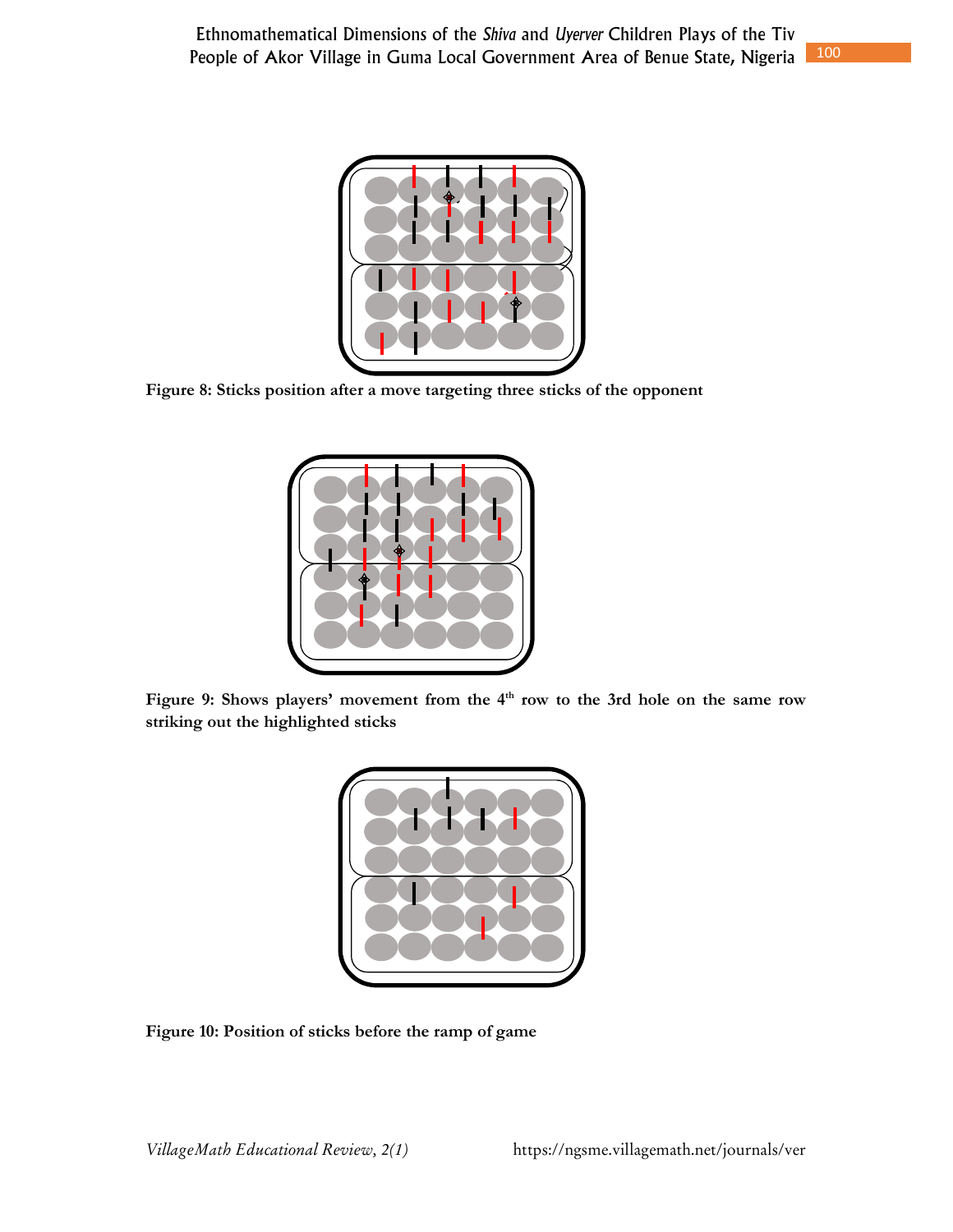

**Figure 10: End of game with no sticks present** 

In the game of *shiva*, the player has a chance of making a move that will make the sticks move from both side to join with three sticks of the opponent. This is usually referred to as *agiir* in the game of *shiva*.

In playing the *shiva* game, the most popular of the pattern of capturing which symbolize a win is called *mya* u *shiva. This* means at any point in time the opponent make a move that attains three *azinga*, the person will literarily remove one stick of his opponent sticks which symbolize a win. In some occasion, when five (5) sticks are very close to each other such that when a move of a stick is made, meeting his two sticks in a side by side manner is called *gbugba.* Also, when 5 similar sticks are in a 2 by 2 with  $1<sup>st</sup>$  stick leave a how such that when that one stick closing the hole. Making three sticks assigning together from roll and column is called *gbugba.*

#### **Research Question Six**

What is the original experience of the Tiv people of Guma Local Government Area of Benue State, Nigeria with the *uyerver* game?

The *uyerver* game is a played and enjoyed by the people of Akor in Guma Local Government Area of Benue State especially among children because it is believed to help improve cognitive as well as boast mood especially among the teenagers. The people of Akor see the game of *uyerver* as the only game that can be enjoyed both during the day and at night. It provides similar relaxation and enticing condition ever after when the game is played due to how logical and dribbling the game appeared to be. It was also reported that the game of *uyerver* is believed to bring about unity and co-existence among children of same village or/and even neighboring village whenever it is played as match. The game of *uyerver* furnishes players with counting skills, logical skills as well as provide a long lasting sense of committeemen during the course of playing the game.

### **Summary of Major Findings**

The following major findings were made: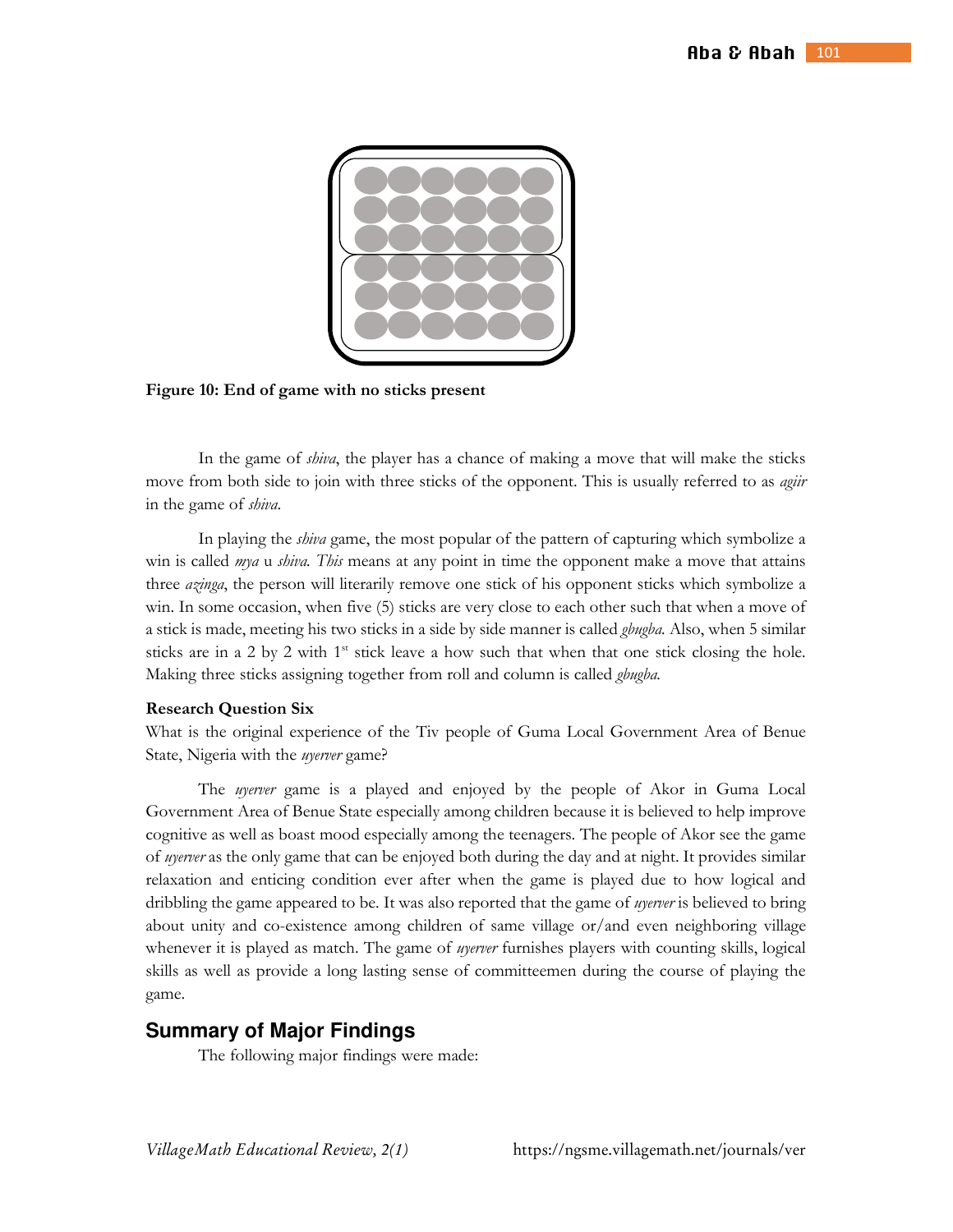- i. Traditional games influenced language skills development of basic education pupils when they can speak in sentences of five or more words about games, recite poems with increasing construction activity and name favourite games.
- ii. Traditional game like *shiva* and *uyerver* influenced social skills development and mathematics of pupils through their ability to tell stories, report experience, sing and dramatize and logically scale through the conditions of the game to emerge as winners.
- iii. Manipulative game of *shiva* and *uyerver* influenced problem-solving skills development of pupils when they are able to dismantle and assemble the game with ease, complete a circle of the game, curiously and excitedly alongside, manipulate complex conditions of the game like with the case of *shiva* game.
- iv. The games also influenced creative skills development of pupils when they correctly/satisfactorily manipulate and explore the games in a variety of styles, famous characters make-up songs and provide more-than half-believed-in imaginary playmates.

## **Discussion of Findings**

The study showed that the game of *shiva* and *uyerver* improves children's mathematical problemsolving skills in areas such as counting and arithmetic. The results suggest that *shiva* game can enhance problem-solving abilities in children, in fact, *shiva* game of the Akor people in Guma Local Government Area significantly affect participants' mathematical as a result of some *shiva* game related notion such as knowing how to move the pieces.

The *shiva* game has an enormous educational relevance as a cultural artefact when carefully introduced into the pedagogy of mathematics, especially at the primary and secondary education level. The *shiva* is a game which provides player with the opportunity to dribble its opponent by making strategic moves across the platform in a manner that will appear confusing to the other player.

The ability of the player to ultimately develop the ability to think three or more move in the *shiva* game has a mathematical dimension which translate to arithmetic. The *shiva* game also provide enthusiasm due to how the game is played. By maintaining patience, confidence and full control of the sticks in *shiva* game has a mathematical relevance that makes a learner maintain patience, and confidence of solving any given mathematical problem.

The *shiva* game is a strategic game involving maintaining little chance using the best possible logical manifestation. Therefore, it enhances observational skills, critical thinking, planning ahead, spatial perception and number sense. In creating opportunity to make good moves at the expense of sustaining the wining stance of the game of *shiva* seems to also mimic the use of exponentials. This study is in line with the study of Tembo (2012) who opined that the counting, piling up, and adding of stones strategically seems to mimic the use of exponentials. Also, considering the numerous possible moves that depend on many factors around *shiva* game, it can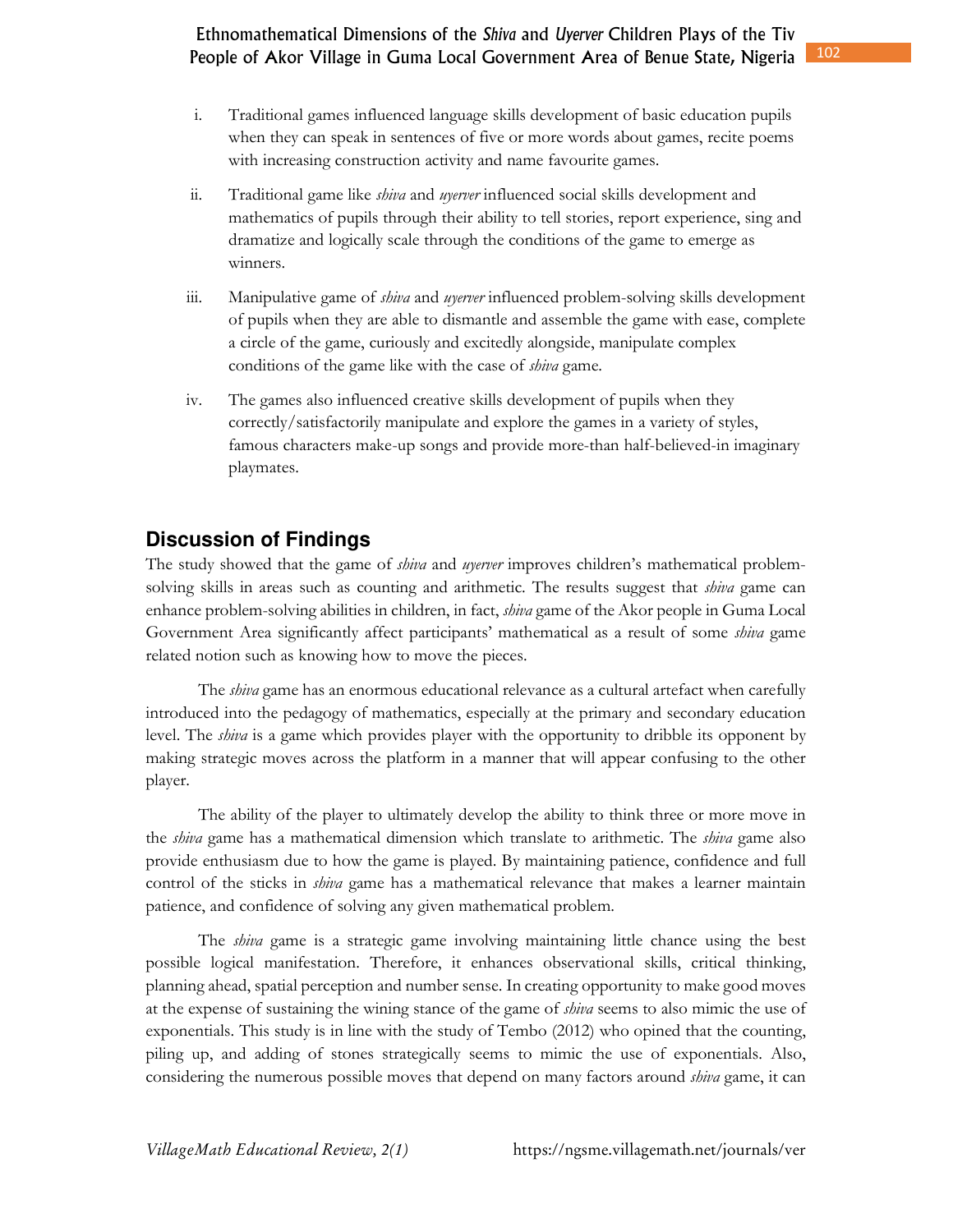be asserted that the game of *shiva* also has many attributes that relates that of probability mathematically.

When playing the *shiva* game, the player harvest and compel the opponent player to treat one another politely and with dignity (Powell & Temple, 2001). This according to (Abah, 2016), has not only the mathematical relevance, but also enhances character formation in many ways. As Thomaskutty and George (2007) rightly highlighted, it develop in the individual a proper attitude, as there is no space for prejudiced feelings, biased outlook, discrimination and irrational thinking, and aids him in objective analysis, correct reasoning, valid conclusion and impartial judgment.

## **Conclusion**

#### **Summary**

The study investigate the mathematical dimension of the *shiva* and *uyerver* children play of the Tiv people of Akor village in Guma Local Government Area of Benue State, Nigeria. Six research questions were formulated to guide the study. Related literatures were reviewed under theoretical framework, conceptual framework and empirical studies. The study adopted a phenomenological research design and methodology to achieve the objectives of this study. The population for the study comprises of the entire people in Akor Village of Guma Local Government Area of Benue State. A sample of 12 respondents was used for the study. The instrument for data collection were a semi-structured rubric and a photographic/video recorder. The narrative analysis method was used to analyse the collected data. The findings revealed that the *shiva* and *uyerver* game has divers mathematical dimension especially among pupils in basic education.

#### **Conclusion**

This study which investigated the mathematical dimension of the *shiva* and *uyerver* game of the indigenous people of Akor village of Benue State, Nigeria. The study has revealed that early childhood experiences, no doubt influences basic education level to socialize, learn their language, become creative and acquire problem solving skills. Therefore, the need for adequate/appropriate instructional strategies for preschool child environment, facilities and instructional materials cannot be over-emphasized. In basic education level, games and play dominate the instructional materials used in teaching and learning. Children use games and play to discover their identity, help their bodies grow strong, learn cause and effect, explore relationships and practice skills they will need in future. They provide entertainment while fulfilling an educational role and help in developing the psychomotor, affective and cognitive domains of the child.

The study has shown that by introducing pupils to traditional games like the *uyerver* and *shiva*, the familiar and enjoyable experience may stimulate curiosity and interest in children to continue their mathematics learning and there by become useful members of the community. Concisely, this is the grand plan of the entire education process. This exploration on has been able to unveil captivating opportunities for mathematics education professionals, particularly teachers of the subject at the basic education level, to design augmented pedagogies that incorporate local and culturally relevant games.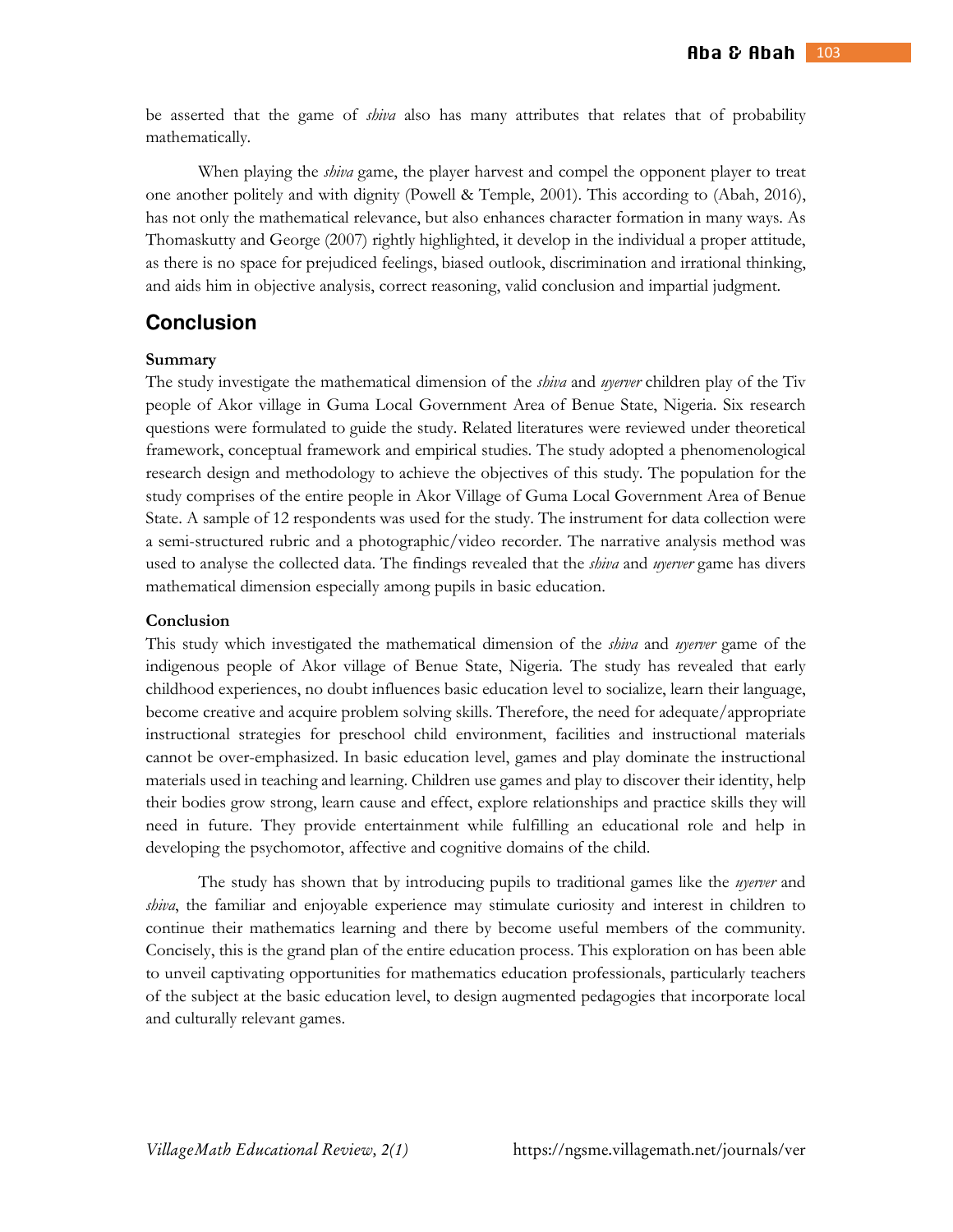#### **Recommendation**

Based on the findings of the study, the following recommendations were made:

- i. Pupils should be encouraged to play with traditional game like *shiva* and *uyerver* in their environment since through their interaction with these games, they achieve all-round development more so academic excellence. Therefore teachers should find the need to conserve resources and not flood the school arena with wanton toys that may not have any cognitive relevance.
- ii. Educational policy makers in Benue State should make room for the introduction of traditional games to serve as a replacement for the use of toy since they are readily available in the socio-cultural environment of the learners.
- iii. The findings of this study also have implication for child-care practitioners. They can also collaborate with government and non-governmental agencies to retrain early childhood education teachers with knowledge of *shiva* and *uyerver*. This could improve the general knowledge of care givers to explore the mathematical dimension of the games.
- iv. The government should pay more attention to basic education especially with regards to supporting and providing adequate play materials in primary schools.
- v. The early childhood programme should provide regular training opportunities for staff to improve skills in caring for children and to ensure that the practitioners update ideas about child development through the use of traditional games like *uyerver* and *shiva*.
- vi. Curriculum developers and planners should introduce ethnomathematical components into mathematics education from basic to secondary school level to influence on the mathematical skills development of students.

## **References**

- Abah, J.A. (2016). Repositioning the pedagogy of the teaching practice course in mathematics education: Implications for stakeholders in a globally depressed economy. A paper presented at the 4th National Conference of the Faculty of Education, Benue State University, Makurdi, Nigeria, pp 1-11.
- Barrett, D. & Fish, W. (2011). Our move: using chess to improve math achievement for students who receive special education. *International Journal of Special Education*, 71,197-224.
- Beck, G. (2008) Steps to an ecology of mind: collected essays in anthropology, 19 (pp. 119-135). Dordrecht: Kluwer Academic Publishers.
- Berenbaum K, Jekielek, J., Hair, E., & Scarupa, H. (2008). Mentoring: A promising strategy for youth development. Child Trends Research Brief. Washington, DC: Child Trends
- Buhren, C. Frank, B., and Nagel, R. (2010). Historical note *psychiatry, evolution, and epistemology*. San Francisco: Chandler Publishing Co.
- D'Ambrosio, U. (2006). Reflection on Ethnomathematics." Link between traditions and modernity. ZDM, 40(6), 1033-1034.
- Dada, J. (2006). Does experience teach? Professionals and Minimax play in the lab. Econometrica, 78, 1143-1154
- Encyclopedia Britannica (2002). Chess: Ancient precursors and related games.
- Frydman, M. & Lynn, R. (1992). The general intelligence and Spatial abilities of gifted young Belgain chess players. *British journal of psychology, 83, 233-235*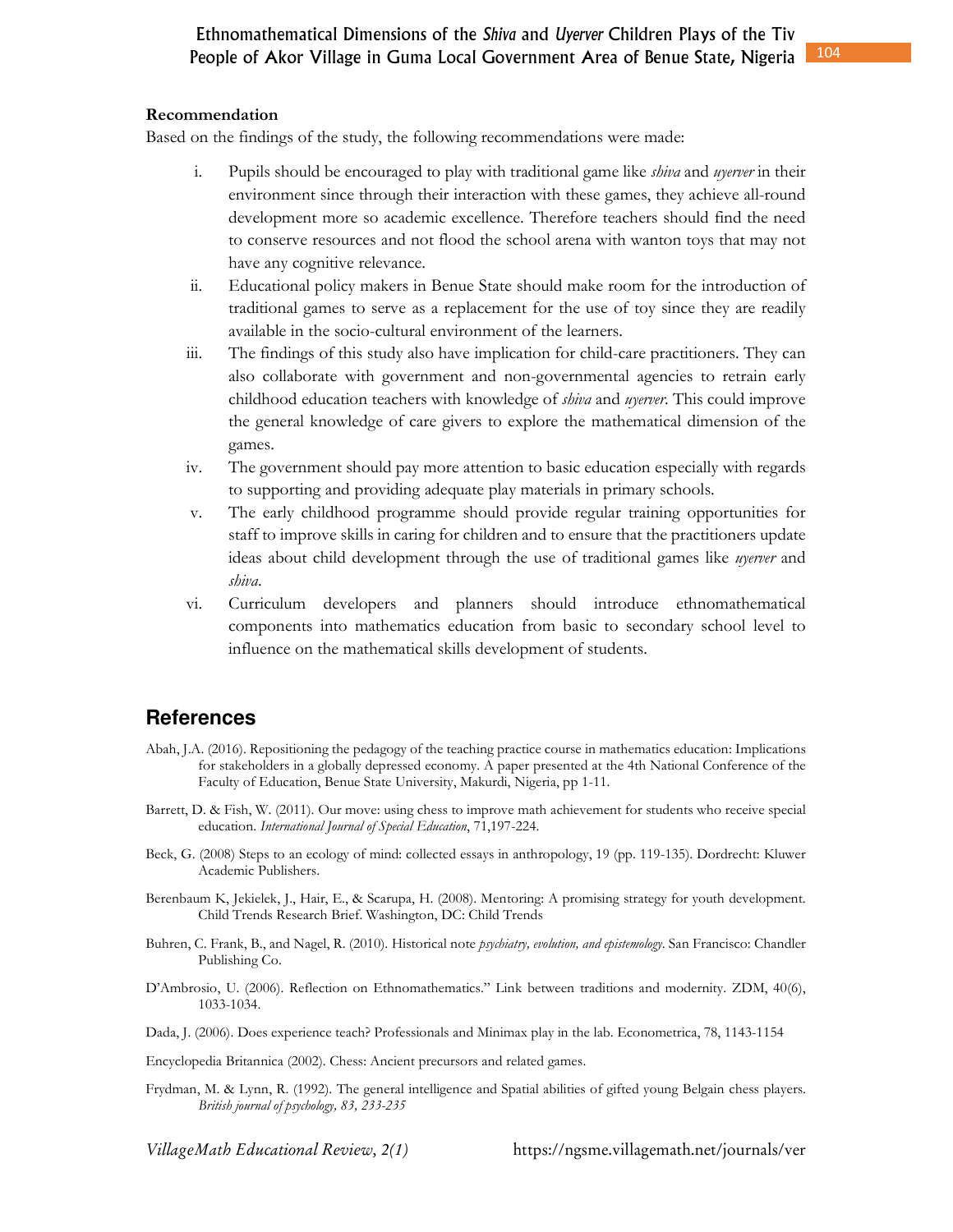- Gareth, J. (2000) The role of contexts in the mathematics classroom: Do they make mathematics more real? *For the Learning of Mathematics*. 13(2): 12-17.
- Gerdes, P. (2001). Survey of Current Work in Ethno-Mathematics in Powell and Frankenstein. *Developmental Psychology, 16,* 33-48.
- Giovanni, J. K. Alessandra, H. M. and Gabriella, S. A. (2015). Etnomatematika pada kebudayaan rumah adat Ogan Komering Ulu Sumatera Selatan. *Journal of Medives*, 2 (1), 137-144.
- Gobet, F. & Campitelli, G. (2006). ducational benefits of chess instruction: A critical review. In T. Redman (ed), Chess and Education: Selected Essays from the Koltanowski Conference, Dallas TX: Chess program at the University of Texas at Dallas, 124-143.
- Gobet, F., & Simon, H. (1996). The roles of recognition processes and look-ahead search in time-constrained expert problem solving: Evidence from grandmaster-level chess. Psychological Science, 7, 52-55.
- Haryanto, H. (2017). Ethnomathematics arfak (West Papua-Indonesia: Numeracy of Arfak. *International Journal of Scientific & Technology Research,* 6 (9), 325-327.
- Hong, S. & Bart, W. (2007). Cognitive effect of chess instruction on at risk for academic failure. International Journal of Special Education , 22(3), 89-96.
- Kankia, E. A., 2008. Mathematical games for secondary schools; national mathematical centre, MDGS. Central project 2008, NMC
- Kazemi, F. Yektayar, M. & Mohammandu, A. (2012). Investigation the impact of chess play on developing metcognitive ability and math problem solving power of students at different levels of education. *Procedia-Special and behavourals sciences, 32,* 372-379.
- Matang, R. (2002). The Role of Ethnomathematics in Mathematics Education in Papua New Guinea: Implications for mathematics curriculum. *Journal of Educational Studies, 24 (1)*, 61-63.
- Morse, J. M., & Field, P. A. (1995). *Qualitative research methods for health professionals* (2<sup>nd</sup> ed.). Thousand Oaks, CA: Sage.
- Mukhopadhay, S. Greer, S. I. & Roth, E. (2012). Using the 5E learning cycle with metacognitive technique to enhance students' mathematical critical thinking skills. *International Journal on Emerging Mathematics Education*, 1 (1), 87- 98.
- National Council of Teachers of Mathematics (NCTM) (2013). Adopted in 2002. Updated in 2010, Early Childhood Mathematics: Promoting Good Beginnings, (1).1.
- National Examination Council (NECO) 2009).Chief Examiners' Report. Mina: Niger State.
- Ollerton, M. (2010).Panduan Guru Mengajar Matematika. Jakarta: Erlangga.
- Pais, H.A. (2010). A behavioral model of rational choice. *Quarterly journal of economics, 69,* 99-118.
- Presmeg, R.A. (2000) The Cultural Context of Mathematics Learning and Thinking of Papua New Guinea. Paper presented at the 1999 Education Conference held at the University of Goroka on 'Education for 21st Century in PNG and the South Pacific".

Rubinstein, A. (2007). Instinctive and cognitive reasoning. A study of response times. *economic journal*, 117, 1243-1259.

- Rydval, O. Ortmann, A. & Otatnicky, M. (2009). Three very simple games and what it takes to solve them. *Journal of economic behavior and Organization*, 72, 589-601.
- Scholz, J. & Lefevre, P. (2008) Conceptual and Procedural Knowledge in Mathematics: an Introductory Analysis. In J. Hiebert (ed.) *Conceptual and Procedural Knowledge: The case of Mathematics*. Hillsdale, NJ. Lawrence Erlbaum Associates.
- Schou, A. (2005). Get-et-talkonkurenceafslorerat vierrrationelle [Guessing game reveals that we are irrational] Politiken, september22nd http//politiken.dk/erhverv/article123939.ece.retrived9.9.2009.
- Sternberg, R. (2013). *Organization of Early Skill Action Development* www.instructionaldesign.org/theories. Retrieved on 5 June, 2020
- Tembo, H.A. (2010). Theories of bounded rationality. In C.B. McGuire & R. Radner (ed), ecision and organization (pp. 161-176) Amsterdam:North-Holland.